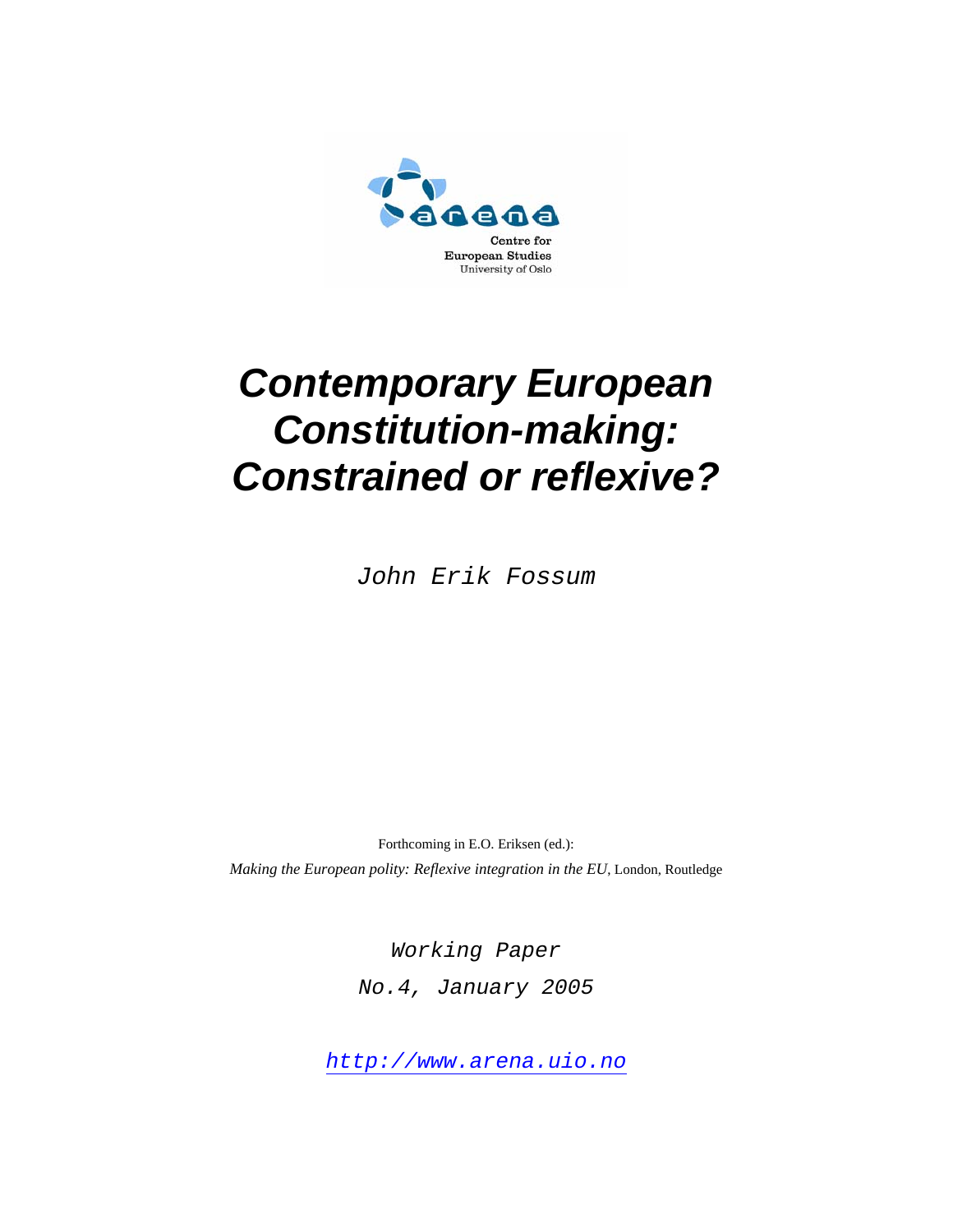## **Abstract**

The overarching question that informs this chapter is whether the Laeken process (after the Laeken Declaration of 2001 that gave the Convention its mandate) has managed to come up with a solution to the EUs legitimacy deficit. My focus here is on the Convention and I seek to establish which legitimation strategy the Convention exercise is reflective of. In the chapter I present and evaluate the Convention exercise in relation to four legitimation strategies. The strategies are all based on deliberative theory, but vary with regard to the deliberative virtues that they privilege, i.e., epistemic, transformative, and moral. Each strategy is developed so as to yield a diagnosis of the EUs legitimacy deficit, which serves as a focal-point for assessing the purpose of the reform; a depiction of how the strategy envisages the reform body and the reform process; and a characterization of the constitutional nature of the output. I find that the Convention was able to tap the virtues of democratic deliberation to an unprecedented degree in EU constitution-making, and the draft also moved the process of constitutionalization forwards, as it holds numerous provisions that will strengthen the EUs democratic quality. The EU has adopted an approach to constitution-making that has become increasingly reflexive, although its gradualist approach is still embedded in a framework with strong built-in safeguards for member states, so that the results are curious mixtures. Reflexivity constrained is the most appropriate label for this.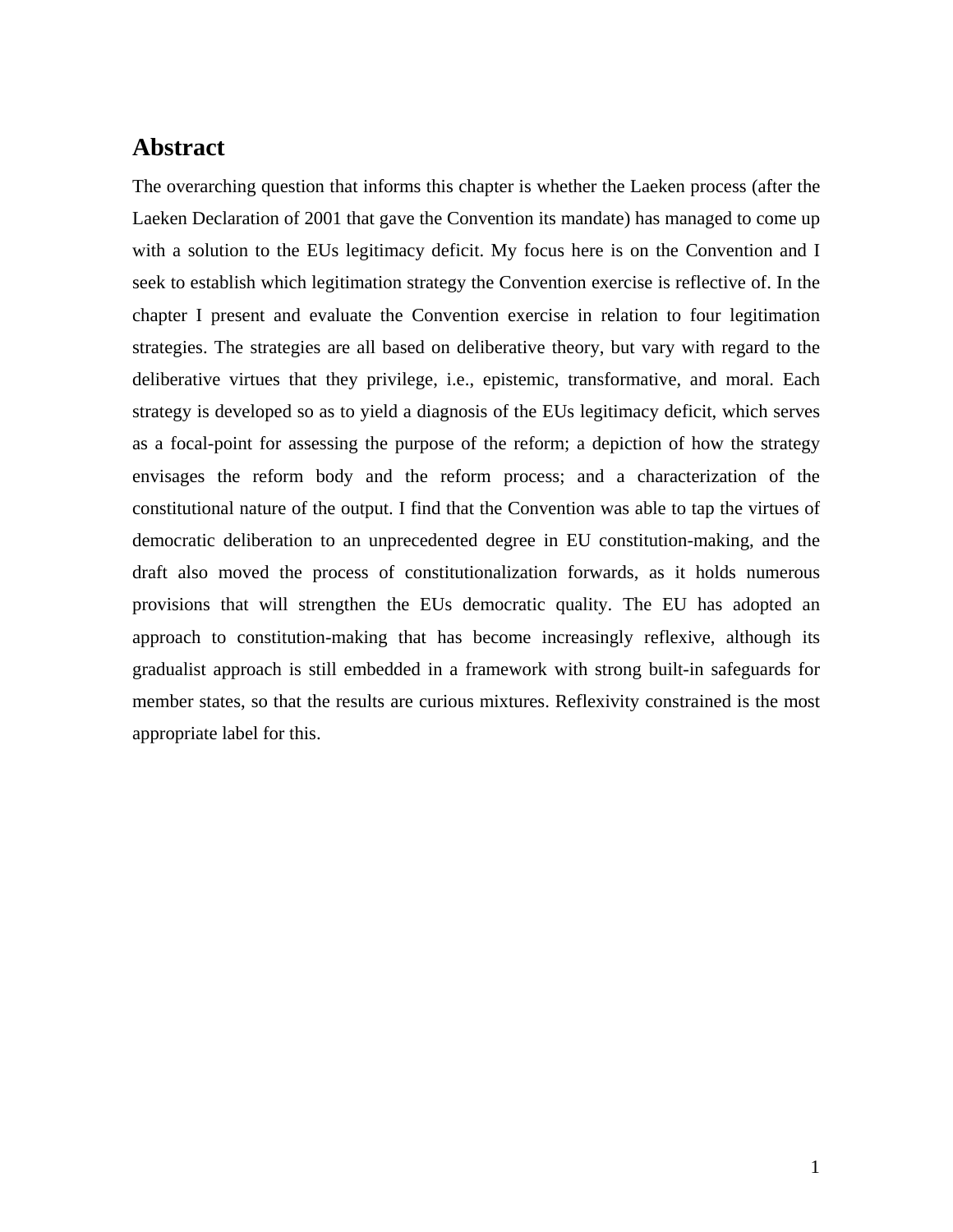## **Introduction**

<u>.</u>

The European integration process is still, after five decades, a highly contested terrain. The EU in its present state is generally held to suffer from important legitimacy deficiencies.<sup>1</sup> In response to this (and in preparation for large-scale enlargement), the Union, in late 2000, embarked on a comprehensive process of reform. A central element here was the Convention on the Future of Europe. It forged the Draft Treaty establishing a Constitution for Europe (European Convention 2003d) that the specially convened Intergovernmental Conference (IGC) adopted in Brussels in June 2004 (which now awaits ratification in the 25 member states). $2^2$ 

This process was launched by an EU that had consistently abstained from spelling out the *finalité* of the integration process. The academic and political debate that had sought to fill this lacunae, had thrown up very different conceptions of the EU, such as: Common Market; Regulatory State; Value-based Community; and Federal Union (state-based as well as non-state based). These conceptions are grounded on distinctly different notions of the EU's constitutional character, and of its basis of legitimacy.

The question is whether the Laeken process (after the Laeken Declaration of 2001 that gave the Convention its mandate) has managed to come up with a solution to the EU's legitimacy deficit. If we look at the Convention's draft, some analysts claim that it merely dresses up the EU's existing legal structure in constitutional cloth and garb. To some this means that it does little to rectify the Union's legitimacy deficit, whereas to others it holds out the promise of preserving the Union's unique structure and achievements.<sup>3</sup> Others claim

<span id="page-2-0"></span><sup>&</sup>lt;sup>1</sup> See for example Abromeit 1998; Beetham and Lord 1998; Eriksen and Fossum 2000; Weiler 1995, 1999.

<span id="page-2-1"></span><sup>&</sup>lt;sup>2</sup> The draft was eventually adopted by the IGC, after an initial round where it was rejected. The basic structure of the draft survived the IGC, although there were several important substantive changes. See European Council 2003, 2004a and 2004b which provide overviews of all the changes.

<span id="page-2-2"></span><sup>&</sup>lt;sup>3</sup> For more on these achievements see Weiler 2001a, 2001b, 2002.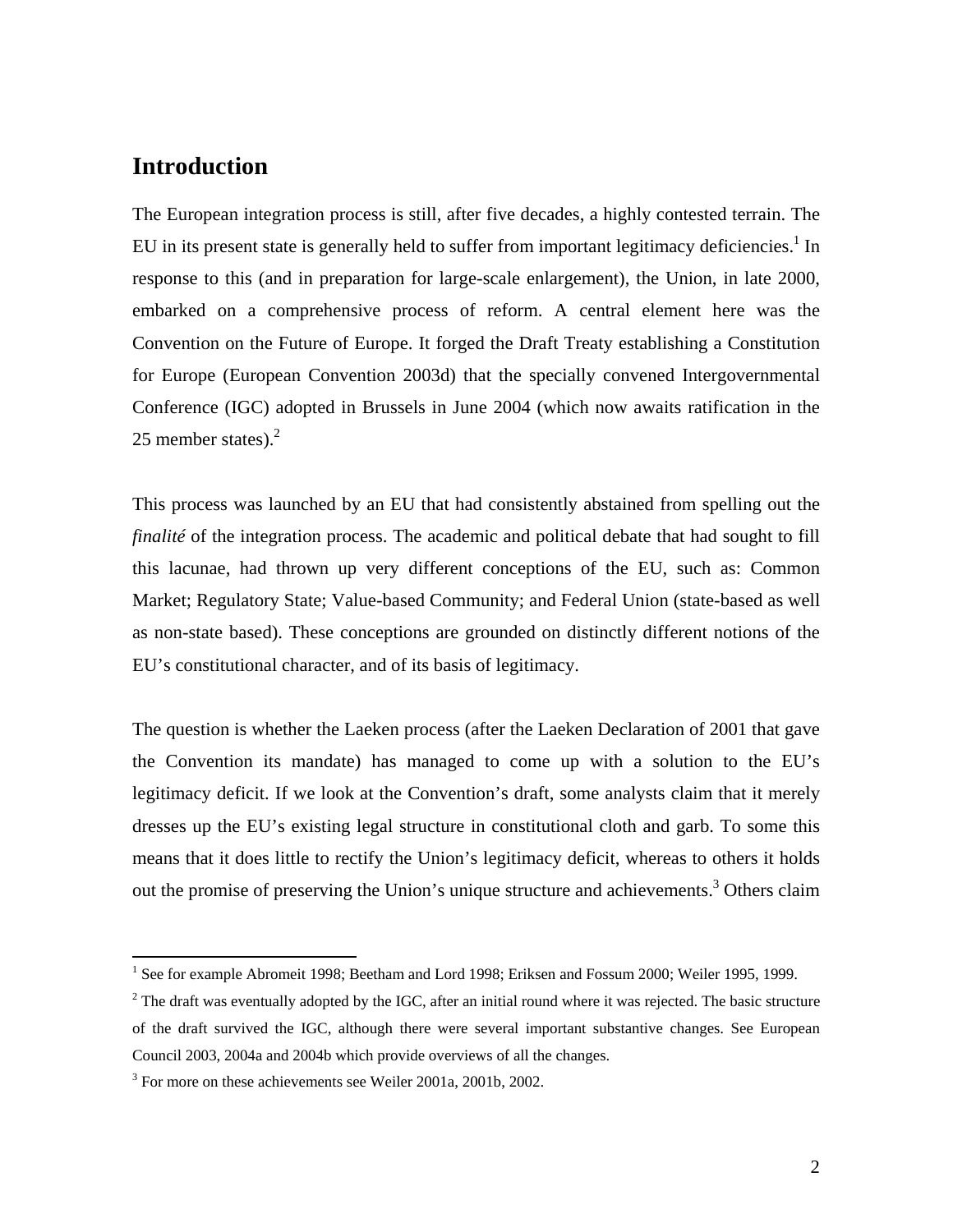that it represents a further step in the gradual constitutionalization of the Union.<sup>[4](#page-3-0)</sup> What this entails is also disputed. It raises questions about the presuppositions behind as well as the effects of constitutionalization. In one reading, the issue is whether such a process can contribute to forge a European demos, as a vital prerequisite for democracy. In another reading the issue is whether it contributes to constitutional reflexivity, in that it makes issues of social order and democracy itself open to deliberative decision-making (Bohman 2005).

It is not only the constitutional dimension that is contested. So is also the nature of the Convention exercise itself. Was it a body initially set up to examine best ways of extending the Common Market to the new members, but which was subsequently redirected? Was it rather a body that established the functions of a *European regulatory entity* and entrenched this in a Constitutional Treaty, with the member states as the constitutional stalwarts? Was it instead a *value commission* that embarked on a hermeneutic process of self-examination, so as to ascertain the character of Europe's value foundation? Or was it a *constitutional assembly* that forged the Constitution for Europe?

The range of positions reflects not only different interpretations of the process and the draft, but also different underlying conceptions of what is and what should be a legitimate EU. With the aid of normative theory, these positions can be formalized into a set of legitimation strategies, each of which yields an explicit set of principles, institutionalconstitutional arrangements and modes of allegiance that the EU's legitimacy can be based on. The first strategy is that of efficient problem-solving. This strategy does not envision the EU as a polity, but rather as a Single Market.<sup>[5](#page-3-1)</sup> The second is the *problem-solving* strategy, which conceives of the EU as made up of a range of relatively independent regulatory institutions, whose powers and prerogatives have been delegated to them. It envisages the EU as a partial polity, labelled a *problem-solving entity*, and whose

<span id="page-3-0"></span> 4 See Bernhard Peters 2005; Fossum 2004; Fossum and Menéndez 2005; Kokott and Rüth 2003.

<span id="page-3-1"></span> $5$  Cp. Mestmäcker (1994), cited in Gerstenberg 1997. This position was also reflected in debate, in particularly espoused by some UK tories and euro sceptics, but also some East Europeans.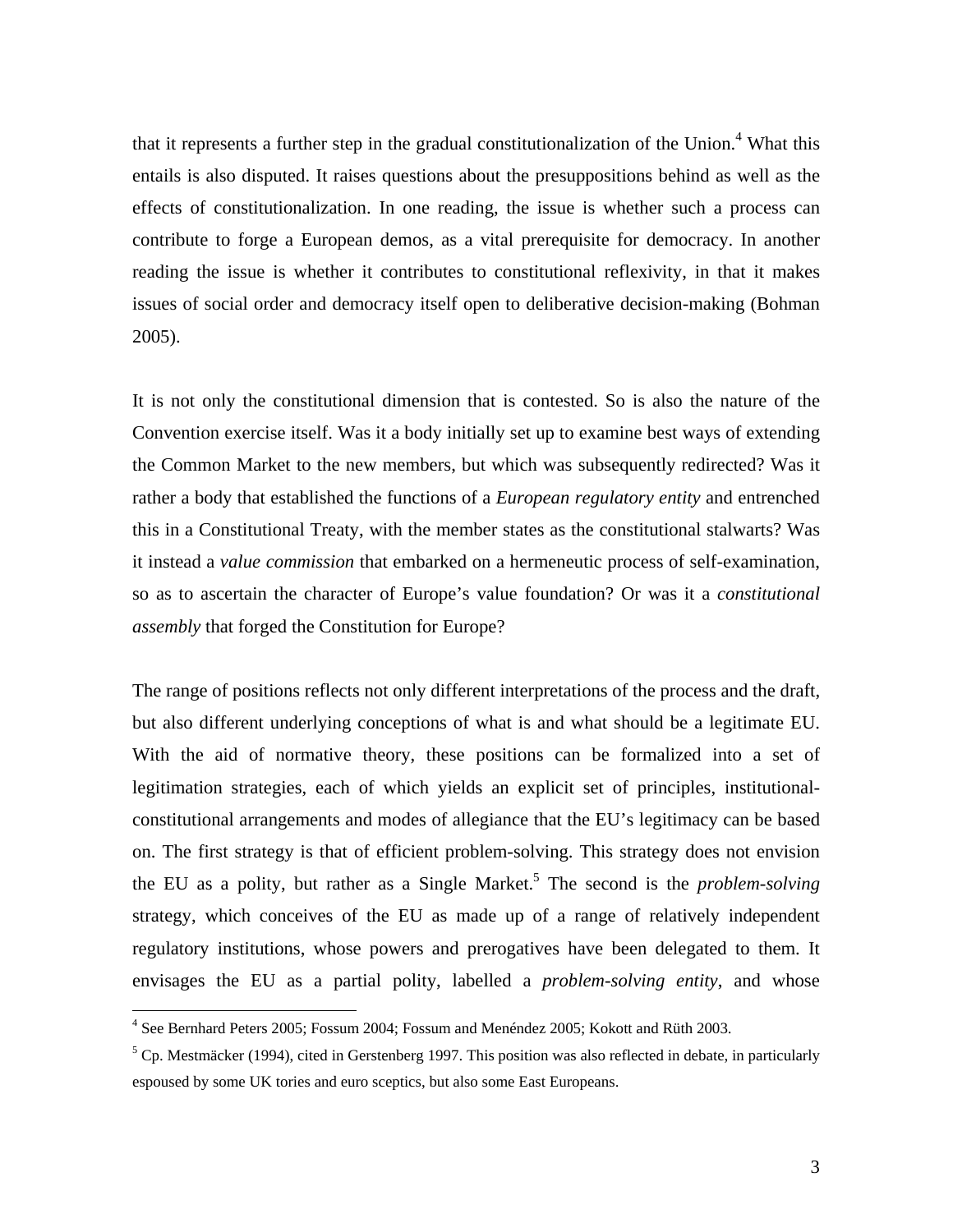democratic legitimacy is derived from the member states.<sup>6</sup> The third, *value-based*, strategy speaks to the EU as a value-based *community,* founded on a common European identity and conception of the European heritage and value-basis[.7](#page-4-1) The fourth, *rights-based*, strategy highlights the role of civil and political rights as critical vehicles in the development of a constitutionally entrenched *democratic political union*. [8](#page-4-2)

This paper addresses the following question: Which legitimation strategy is the Convention exercise reflective of? I present and evaluate the *Convention exercise* in relation to these four legitimation strategies.<sup>9</sup> This assessment does not include the IGC and the changes it made to the draft (European Council 2004c). The strategies are all based on deliberative theory, but vary with regard to the deliberative virtues that they privilege, i.e., *epistemic*, *transformative*, and *moral* (see Eriksen 2005). Each strategy is developed so as to yield a diagnosis of the EU's legitimacy deficit, which serves as a focal-point for assessing the purpose of the reform; a depiction of how the strategy envisages the reform body and the reform process; and a characterization of the constitutional nature of the output.

<u>.</u>

<span id="page-4-3"></span><sup>9</sup> On the strategies, see Fossum 2000, Eriksen and Fossum 2004, and Eriksen 2005. The evaluation of the Convention is based on personal attendance at six Convention plenary sessions, attendance at a range of Convention-related meetings in the European Parliament, personal interviews with Convention members, secretariat member, European ombudsman, and civil society representatives. I also have drawn on 23 structured interviews with Convention members conducted by CIDEL-funded staff in Brussels. Documents used include plenary debates, Convention submissions (to the plenary and to all the working groups and discussion circles), constitutional draft proposals from Convention and non-Convention members and attendance at various seminars and workshops with Convention-related membership and academic analysts working on the Convention.

<span id="page-4-0"></span> $6$  Cp. Majone 1996. This conception was well reflected in the debate.

<span id="page-4-1"></span> $<sup>7</sup>$  The Pope pressed hard to have a reference to Christianity in the draft. Several members in the debate also</sup> spoke of the need for the Union to develop a clearer value foundation.

<span id="page-4-2"></span> $8$  This position is held – with many shades – by most of the federalists in the Convention. See for instance Lamassoure and Duff. See also contributions by Jo Leinen, president of Union of European Federalists.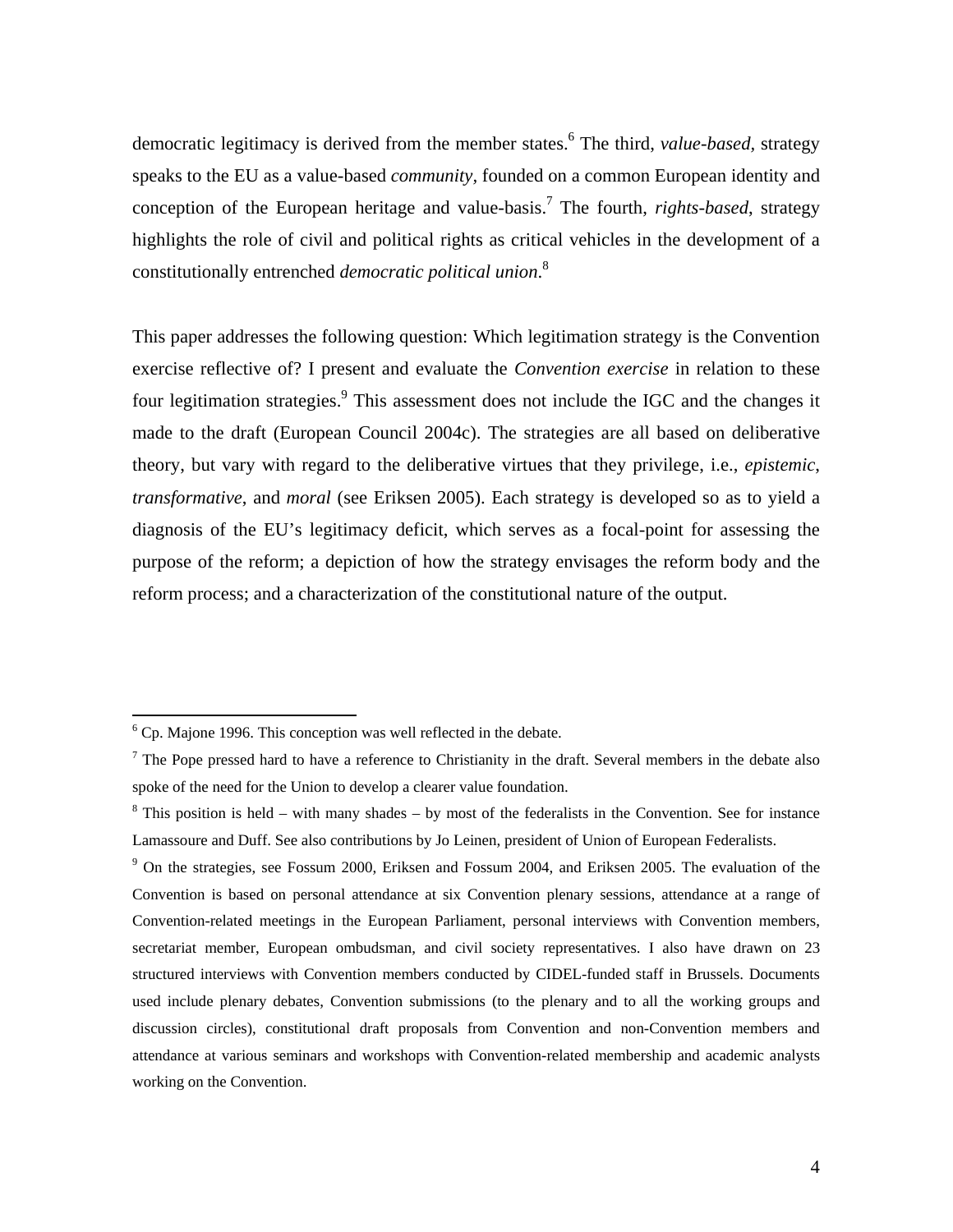*Table 1* Legitimation strategies for the European Union

|                                  | <b>Market</b>                                | <b>Regulatory</b>                           |                                                                      |                             |
|----------------------------------|----------------------------------------------|---------------------------------------------|----------------------------------------------------------------------|-----------------------------|
|                                  | problem-solving                              | problem-solving                             | <b>Value-founding</b>                                                | <b>Rights-entrenching</b>   |
| <b>Polity type</b>               | Common market                                | Derived regulatory entity                   | Value community                                                      | Federal-democratic<br>union |
| <b>Deliberative</b><br>merits    | Epistemic                                    | Epistemic                                   | Ethical/transformative                                               | Moral/transformative        |
| <b>Purpose of</b>                | <b>Extend the Common</b>                     | Extend the 'regulatory                      | Hermeneutic self-                                                    | 'Fuse' Europe's             |
| reform                           | Market to the new<br>members                 | state' to the new<br>members                | clarification                                                        | constitutional horizons     |
| <b>Type of body</b><br>envisaged | Expert body                                  | Stake-holder body                           | <b>Value Commission</b>                                              | Constituent assembly        |
| Anticipated<br>output            | Proposals for extending<br>the Common Market | Member-state-based<br>constitutional treaty | Assurance of the Union's Constitutional proposal<br>value foundation |                             |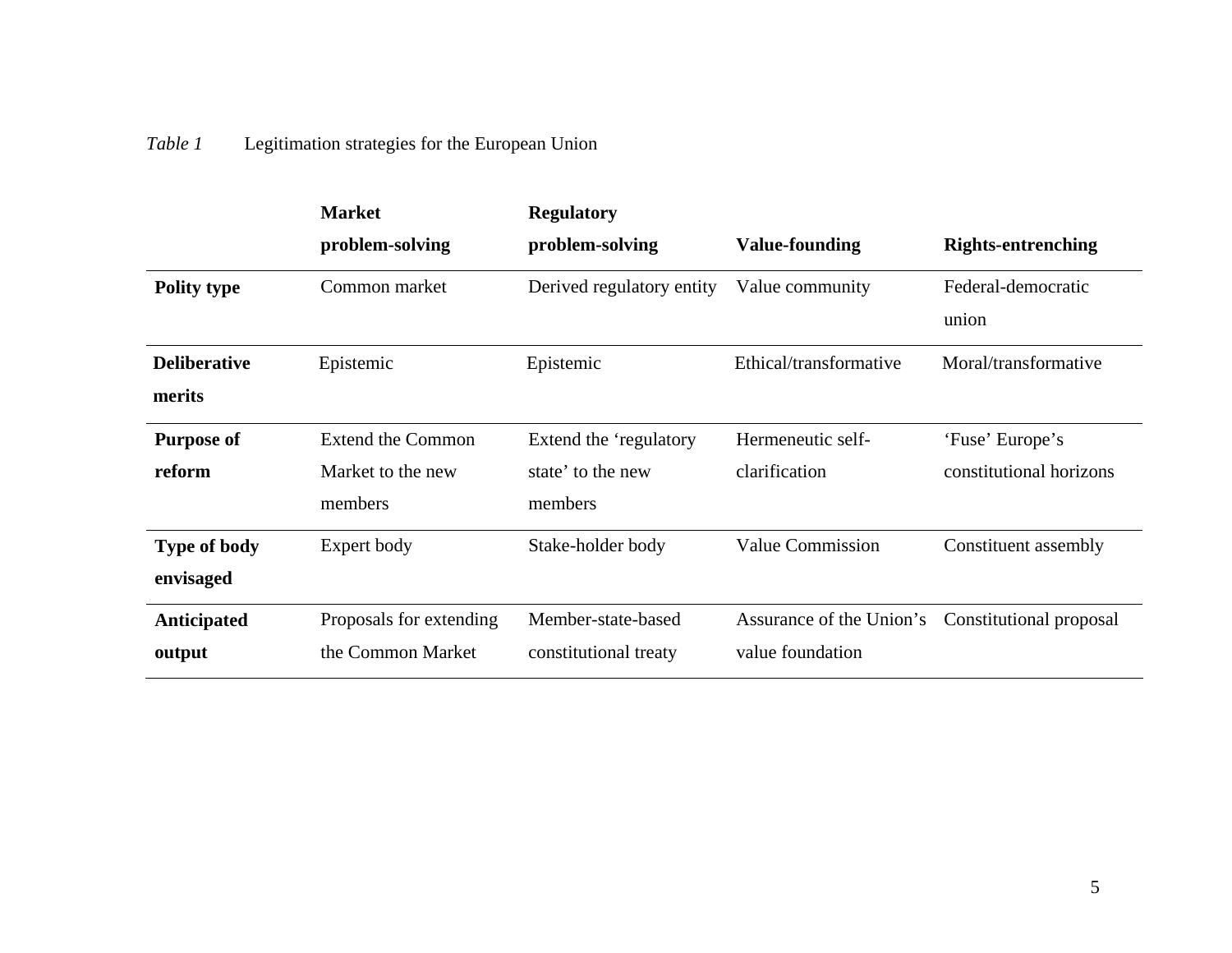In the following pages, each strategy is outlined and applied to the Convention exercise in a sequential manner. The concluding section provides a brief summary of the overarching implications we can discern from this for the EU's legitimacy.

## **The legitimacy of the Convention exercise**

Although some continue to cling to the notion that the Union is a Common Market, and some at the outset also thought that the Convention would confine itself to deal with market extension, the Convention exercise clearly demonstrates that the first strategy (as outlined in Table 1) has very limited applicability.

#### **Extending the 'regulatory state' beyond Western Europe**

<u>.</u>

The second legitimation strategy (as the first) is based on a consequentialist notion of legitimation. It conceives of the EU as a problem-solving entity, but which has taken on a wider range of functions than those of market making and maintenance. The EU is often considered as a regulatory state – made up of a wide range of specialist agencies and regulatory bodies (Majone 1996, 1998). Its remit of action is limited to certain critical problem-solving tasks. It offloads and compensates for the declining problem-solving ability of the nation-state in a globalizing context within areas such as for instance environmental and social regulation (not redistribution), migration and cross-border crime.

The strategy posits that the EU's legitimacy relates to its performance, i.e., the EU's ability to produce substantive results (Wallace 1993: 100). This strategy highlights the epistemic value of deliberation.<sup>10</sup> The idea is that deliberation increases the rationality of decisionmaking and thus contributes to problem-solving. To this strategy, support for the EU is highly conditional. When expectations are not met, support is withdrawn. The types of issues that such an entity can handle are generally confined to those associated with weak

<span id="page-6-0"></span> $10$  Cohen and Sabel (1997) and Gerstenberg (1997) are deliberationists but do not think of the EU in explicit derivative terms. Majone does not work from an explicit deliberative perspective but highlights the epistemic value of deliberation (cp. Majone 1996: 292).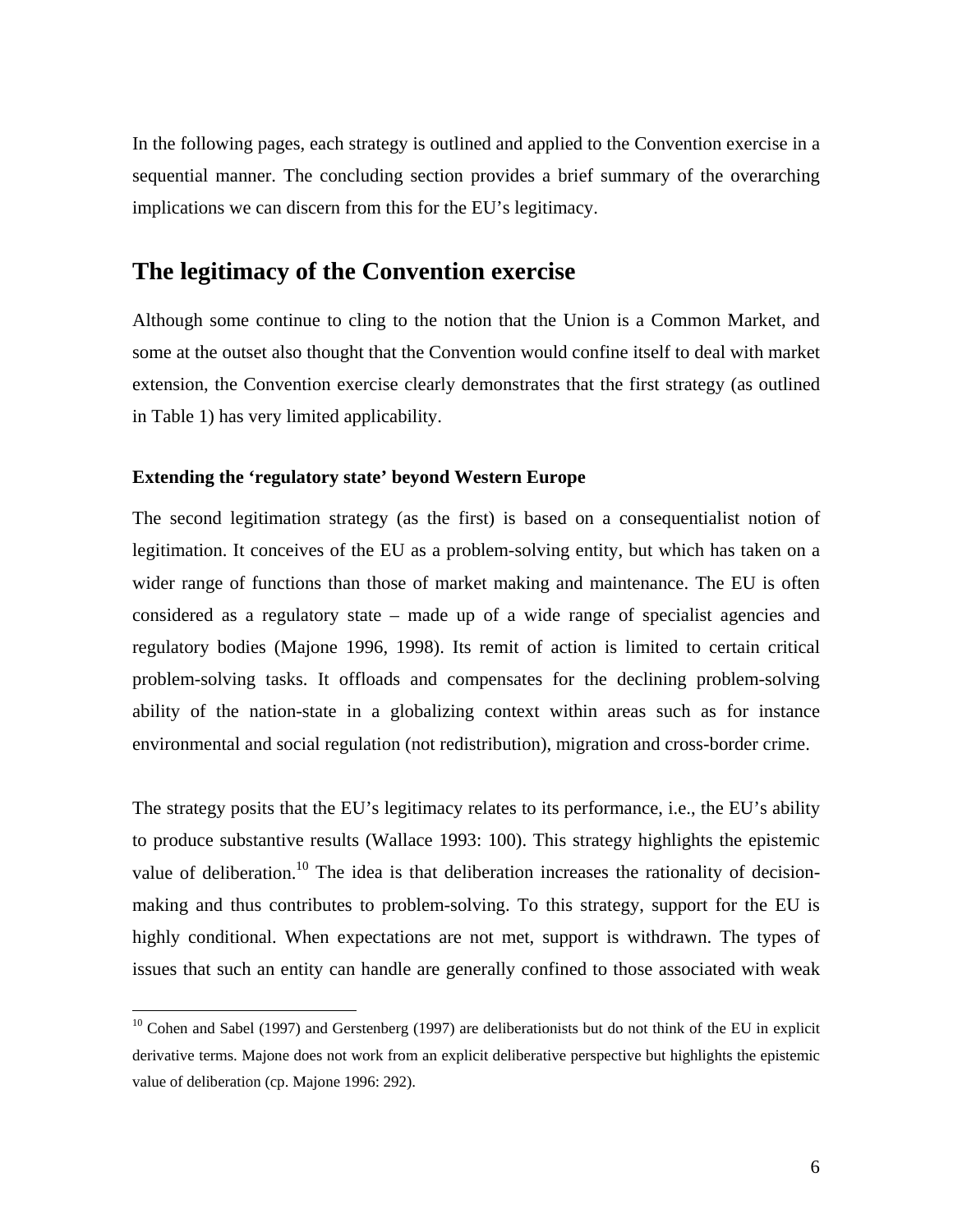evaluations (Taylor 1985). Accordingly, the institutional apparatus operates on an intergovernmental, not a supranational, logic. This mode of legitimation is also often referred to as output legitimation (Scharpf 1999). In democratic terms, the EU is *derived from* the European nation-states – hence indirect legitimation is sufficient. This line of reasoning is consistent with Robert Dahl's (1999: 21) view that beyond a certain scale, and the EU is beyond this, representative democracy cannot work.

This strategy sees the legitimacy deficit as an expectations-performance gap, and as a hollowing out of national democracy. Each nation-state faces risks and challenges that it no longer can handle alone in a manner consistent with citizens' needs and expectations. Union action is often ineffective, as it is constrained by the member states. Barring such constraints, Union action could undermine national democracy, through untrammelled juridification.

To address this dilemma, the strategy posits that the Union set up a body to clarify its remit of problem-solving within an enlarged Europe, so as to ensure the best match possible between expectations and performance. The mandate would contain a set of issue-areas or substantive matters that the body would address. It would also offer a set of guidelines to help the body in its assessments of which tasks should be allocated where, so as to ensure effective problem-solving. The mandate would underline that the Union's democratic legitimacy is derived from the member states. It would ask the body to justify that its recommendations do not threaten or undermine the democratic legitimacy of the member states, and instruct it to consider solutions to the Union's hollowing out of national democracy.

The type of body most consistent with this strategy would be an *expert committee* or a corporatist body (with representation from the main affected interests). The body's composition would reflect the nature and range of issues: the more salient, the more broadly based (experts, affected interests, and representatives from the member states). A broadly based body set up to deal with issues of vital importance to national democracy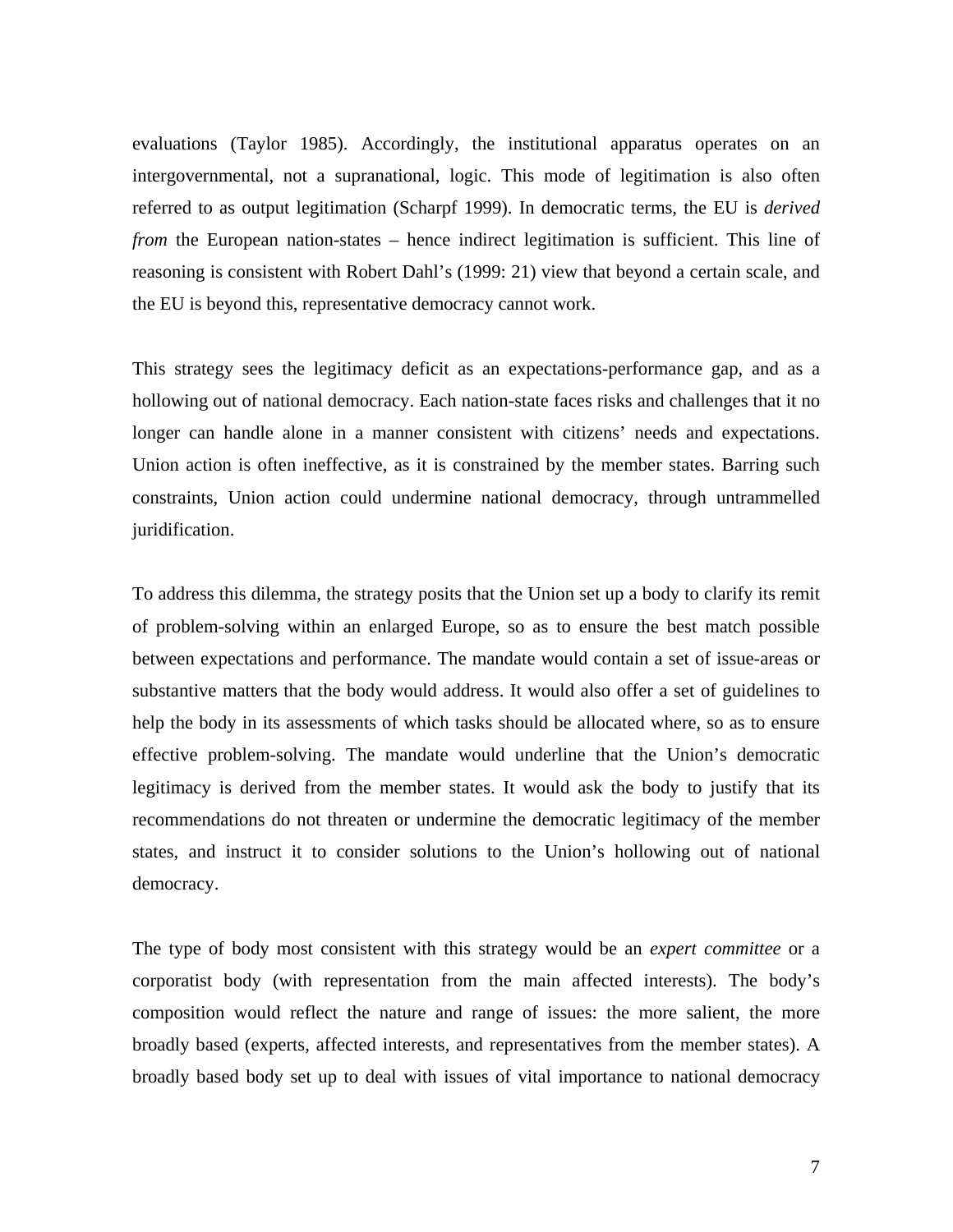could be subdivided into expert committees that handle pragmatic issues and make recommendations to an overarching body, and with national representatives who would have a special obligation to protect national democracy. The output would be in the form of proposals or recommendations (even in the form of a constitutional treaty) that would be put to the member states for final acceptance.

#### **The applied strategy assessed**

There is some support for this strategy in the Laeken mandate (Lenaerts and Desomer 2002: 1224). Several of the participants, notably the British government, started out from this position (European Convention 2002c). At Laeken, the European Council instructed the Convention to discuss a wide range of substantive issues and stressed the practical nature of European cooperation. 'Practical' also referred to type of polity: 'What they [citizens] expect is more results, better responses to practical issues and not a European superstate or European institutions inveigling their way into every nook and cranny of life.' (European Council 2001) The Laeken Declaration also expressed concern with the remit of Union action:

There is the question of how to ensure that a redefined division of competence does not lead to a creeping expansion of the competence of the Union or to encroachment upon the exclusive areas of competence of the Member States and, where there is provision for this, regions.

#### (European Council 2001)

But the declaration did not confine itself to substantive issues; neither did it cast the Union as a mere instrument of the member states. The mandate is 'surprisingly wide' (Lenaerts and Desomer 2002: 1213) and framed as a *response to citizens' demands and expectations*, which relate not only to practical issues but also to democracy, transparency and fundamental rights. In line with this, the Laeken Declaration instructed the Convention to consider (but not determine) the fundamental issue of a constitution for Europe, including its value-basis, the rights and obligations of citizens, and the role of the member states.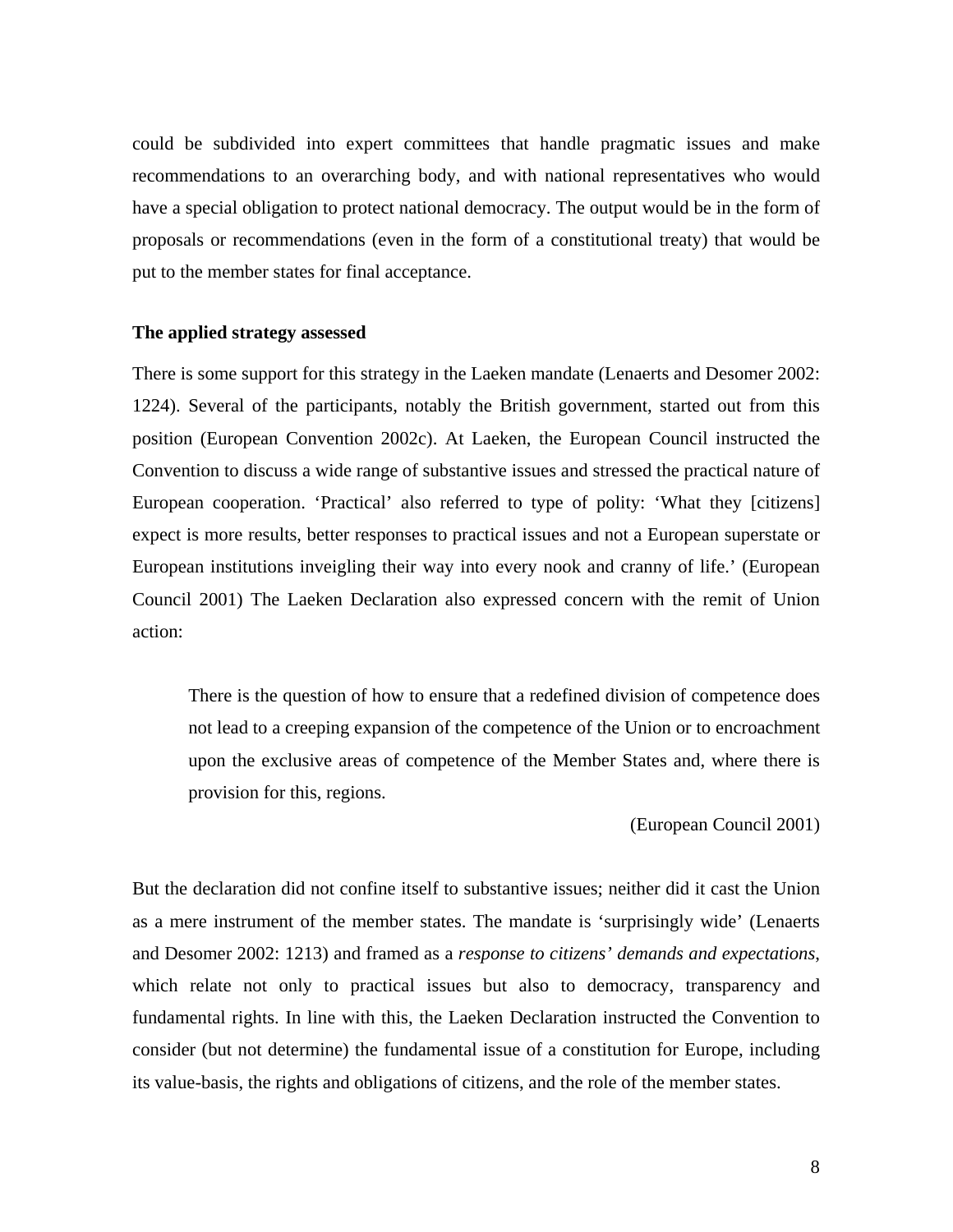The Convention was not composed of experts, neither was it set up as a corporatist body.<sup>11</sup> As with the Charter Convention, it was mainly composed of representatives from the Union's (including member states') institutions, and a majority of the Convention members were parliamentarians (46 out of 66 voting members, and 26 out of 39 from the candidate countries). The broad national representation (through national parliamentarians, government representatives and to some extent also EP parliamentarians) meant that no single actor could legitimately claim to reflect the national position in case of conflict. Such conflicts would also be highly visible, as the Convention was instructed to conduct its affairs in public, and to make the debates and documents available to the public. Its composition and the very use of the term 'Convention' to designate the body are evocative of something more and different than can be assumed from this strategy.

The Convention format, as a method of treaty reform, was distinctly different from the EU's well-established, bargaining approach to treaty change (Curtin 1993; Moravcsik 1991, 1998), the Intergovernmental Conference (IGC), which consisted of member state officials and was the body formally in charge of treaty change. However, the Convention was not set up as a free-standing vehicle. Instead, the Convention was set up to prepare proposals for the subsequent IGC, where each member state would retain its veto. Given this structure, an important issue is whether the member states would seek to determine what the Convention would propose to the IGC, or whether they would permit it to come up with its own proposals. Even if left relatively free-standing, the Convention, to ensure that its proposals would go through the IGC, would have to anticipate or enlist the support of the member states. This way of structuring the process could therefore leave the member states in control of the process.

The Convention was not given a free rein. The European Council appointed its leadership. Each Member (and candidate) State had a government representative who was personally

<span id="page-9-0"></span> $11$  Representatives of civil society and Committee of the Regions were present as observers. It was also set up with several outreach functions, such as a Forum, and a Youth Convention.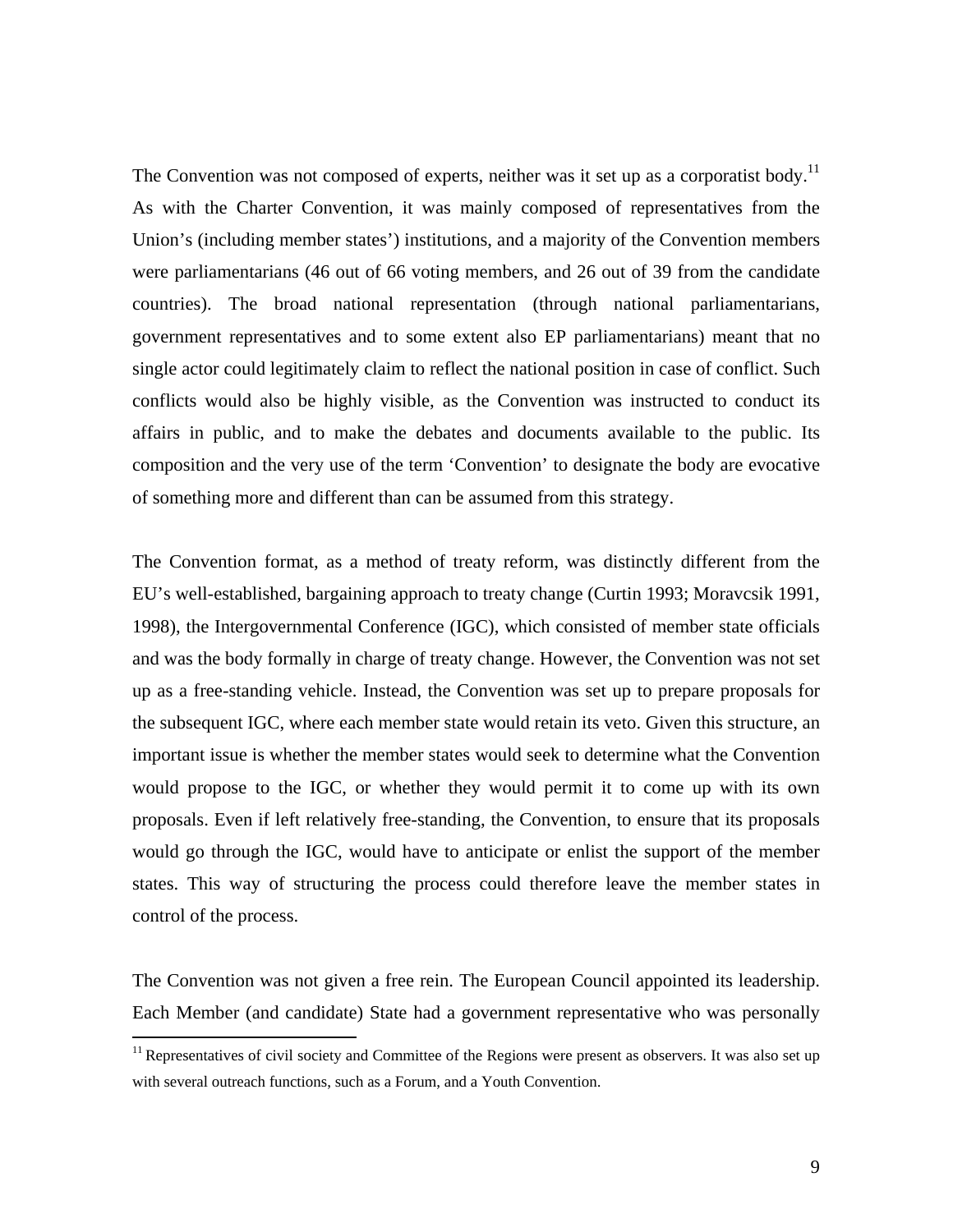appointed by the respective head of state or government, so as to ensure a measure of control. The Convention leadership was instructed to inform the Council at regular intervals, and the Council determined its time-frame of operations.<sup>12</sup> But neither the Council, nor any member state, could place restrictions on the Convention's access to information or expertise,  $^{13}$  or regulate its interactions with other actors.

But although faced with strong external controls, Valéry Giscard d'Estaing, at the opening meeting, spelled out an ambitious vision for the Convention and its work, which by underlining the essential constitutional character of the undertaking also suggested that it might take on a more independent role than set out in the mandate, a role that would take it farther away from the type of body prescribed by this strategy. This role conception was consistent with the view of a great majority of Convention members (Magnette 2004a: 213). Giscard, in his opening speech, underlined the importance of the undertaking, a point further amplified through the invocation of the Convention spirit (European Convention 2002a; Magnette 2004a: 214, 2004b: 212). The stakeholders were *all Europeans*, and the Convention was a unique body, distinctly different from an IGC. This difference was reflected in its working methods. It would work as a deliberative body, according to an argumentative rather than a bargaining style, and was devised to emphasize the power of argument over that of the status and position of the speaker, so as to de-legitimate situated interests (Magnette 2004a: 216).<sup>14</sup> It would abstain from voting, and its purpose would be to reach agreement on a common proposal. This provision on voting also directly affected the representatives from the applicant countries, whose status was that of observers, and who did not have the right to vote. In the absence of voting, force of argument would count more than status as applicant.

<span id="page-10-0"></span><sup>&</sup>lt;sup>12</sup> See Schönlau (2004) for a more detailed assessment of the role of time and timing in the Convention process

<span id="page-10-1"></span> $13$  This was the case at IGCs, cp. Beach 2003 and the Council Secretariat's central role.

<span id="page-10-2"></span><sup>&</sup>lt;sup>14</sup> What Magnette here refers to as situated interests is similar to Elster's (1992, 1998) notion of bootstrapping.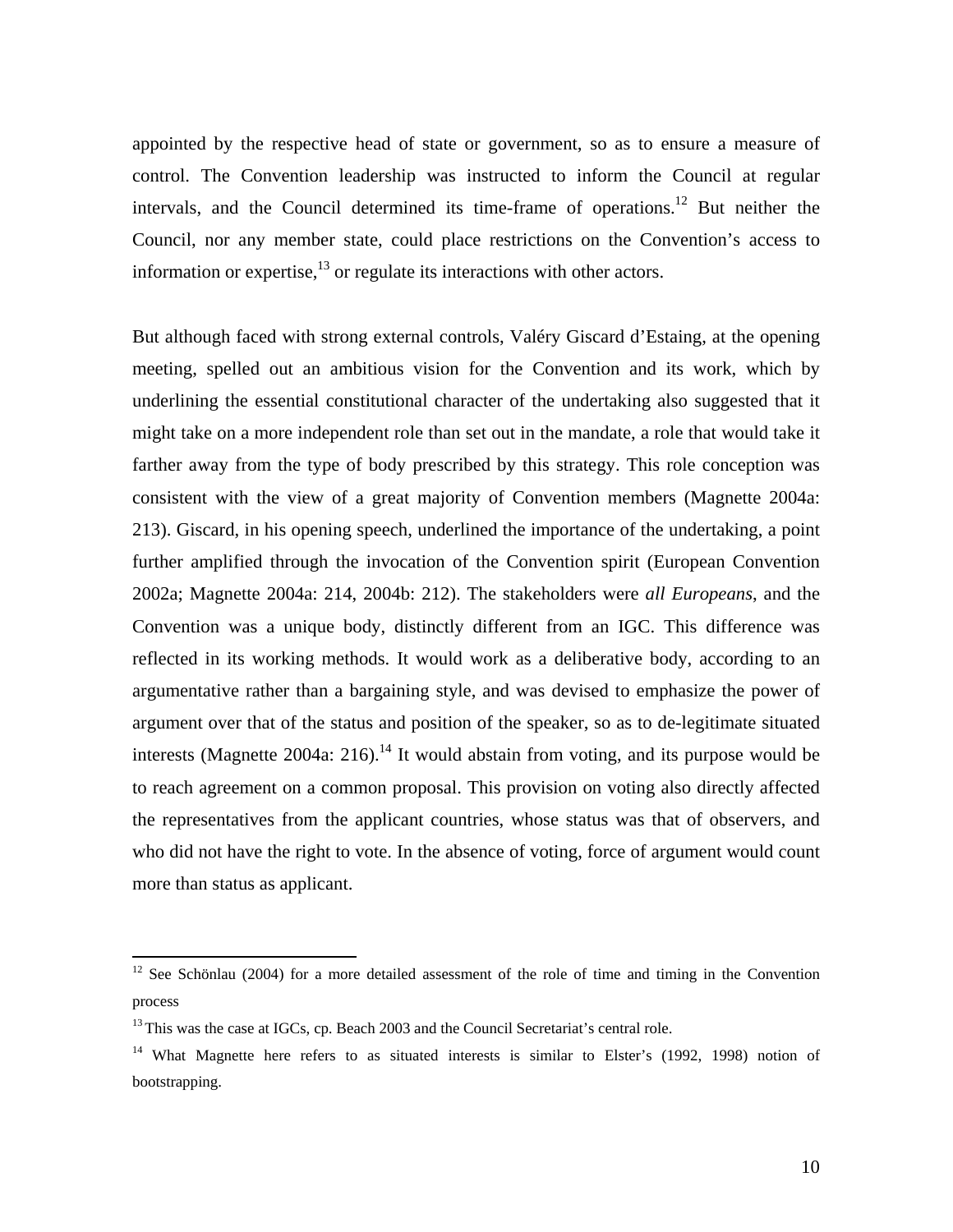These decisions went well beyond the Laeken mandate, but they were not consistently adhered to. The Presidium and the President made proposals,<sup>15</sup> whose origins were not based on the Convention's deliberations. Members also detected a strong bias in the President's portrayal of issues, and the President and the Presidium at times appeared as mere extensions of the member states.<sup>16</sup>

The Convention's initial rules of procedure were similar to the Council's standard procedures<sup>17</sup> and were not consistent with an open deliberative assembly. Their introduction sparked great uproar and opposition, and they were subsequently changed.<sup>18</sup> This shows that the members of the Convention early on came to see it as an independent body, which should not only formulate its working methods, but also operate in accordance with the norms of a deliberative body.

The many and strong levers that the member states had to influence the Convention with could confine the endeavour to that of narrow problem-solving, to ensure subsequent acceptance by the IGC. If we look more closely at the Convention's work, its initial phase was a sounding-out phase, which lasted for several months, and dealt with central issues of principle. The second phase, the working-group one, was far more practical. Here three rounds of working groups dealt with substantive issues (such as defence, economic governance, freedom, security and justice and social Europe), as well as with institutionalprocedural ones (subsidiarity, the Charter, legal personality, national parliaments, complementary competences, and simplification). Members could choose which working group to join. This process was not strictly orchestrated by the member states. The

<span id="page-11-0"></span><sup>&</sup>lt;sup>15</sup> See Zanon 2003 who cites numerous examples. The origins of the skeletal draft (European Convention 2002e) remains somewhat mysterious but came from the close circle around Giscard. Interview with Convention observer.

<span id="page-11-1"></span><sup>&</sup>lt;sup>16</sup> Consider in particular their handling of the Franco–German proposal (European Convention 2003a) on the Council presidency, where it chose to disregard the majority position and support the large states. See Zanon 2003.

<span id="page-11-2"></span> $17$  Interviews with Convention member and staff.

<span id="page-11-3"></span><sup>&</sup>lt;sup>18</sup> See Closa 2003. Interview with secretariat official. See also Lenaerts and Desomer 2002.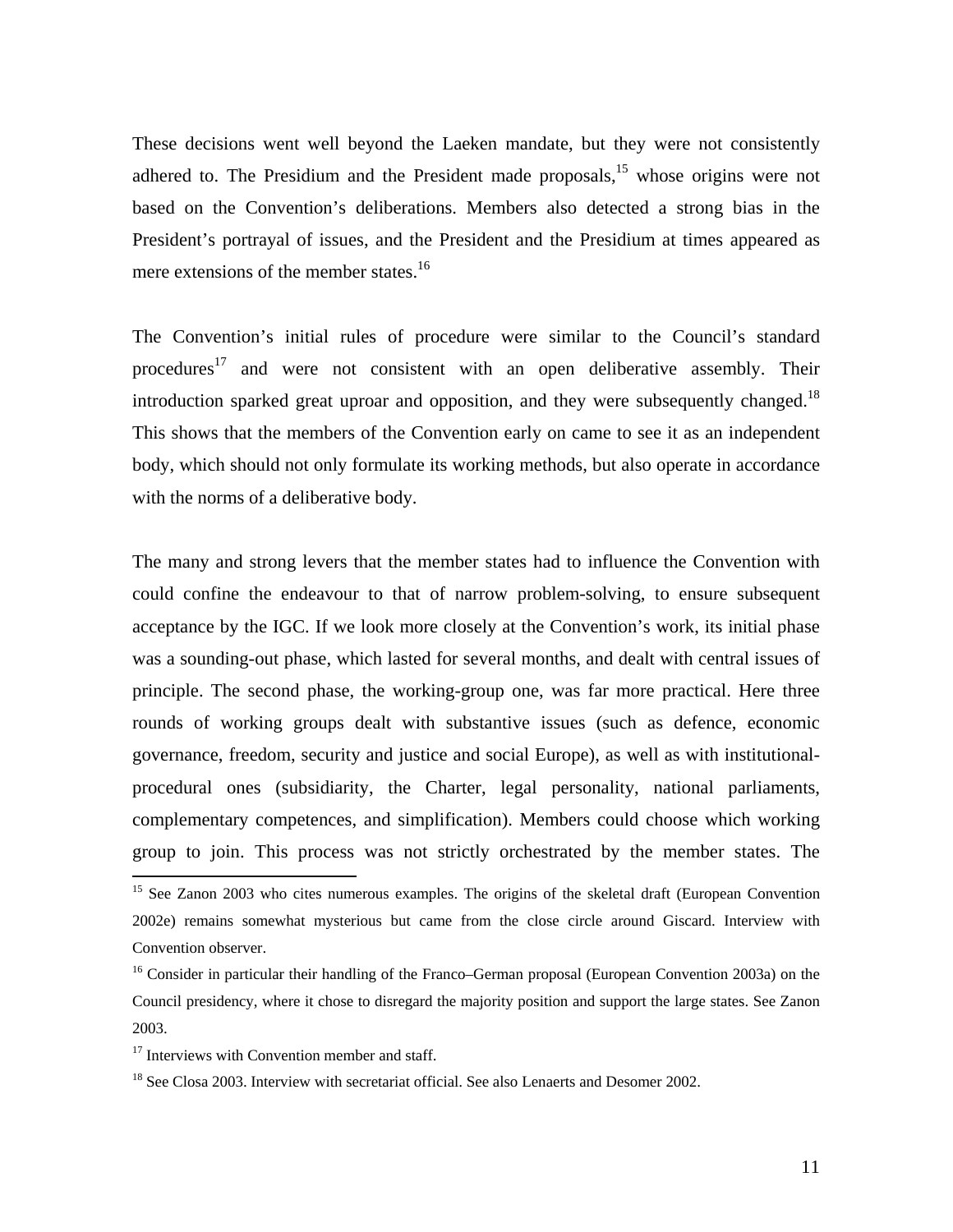discussions were intended to cover all aspects of the mandate, and although there was no explicit group on legitimacy and democracy, these issues crept into most of the discussions. Members generally found the working groups useful, as their smaller format helped foster more open deliberation, and their work helped provide suggestions and inputs to the final phase, the proposal phase, where the draft was produced. Through these three phases, the Convention combined attention to principles with detailed examinations of specific issues and sought to fuse these together into a draft proposal.

The Convention's (Presidium excepted) deliberations were open and public, with thousands of documents available. In addition to its final draft, the Convention produced a comprehensive body of descriptions and assessments of virtually all aspects of the EU; political visions; assessments of its normative quality; and concrete constitutional proposals. Through a system of rapid and updated translation and publication of almost all available documents, the participants and the public had information on all actors' views and positions throughout the process. These traits testify to the epistemic quality of the process, a point which participants also stress.

But there were limits to this, as well. The draft was developed in a piecemeal fashion, with batches of articles released at a time, and with very little time to respond to each set.<sup>19</sup> Participants lacked an adequate overview of the process – what the end product would be and how the different parts would fit together. Since the Council refused to extend the timeframe of the Convention's work, when requested by Giscard to do so, there was not enough time for the participants to establish with any degree of certainty whether the structure in place properly reflected their views and stances.

<span id="page-12-0"></span><sup>&</sup>lt;sup>19</sup> This is evident from the sequencing of articles, and was confirmed in interviews with participants, as well as was often stated by the same in plenary debates.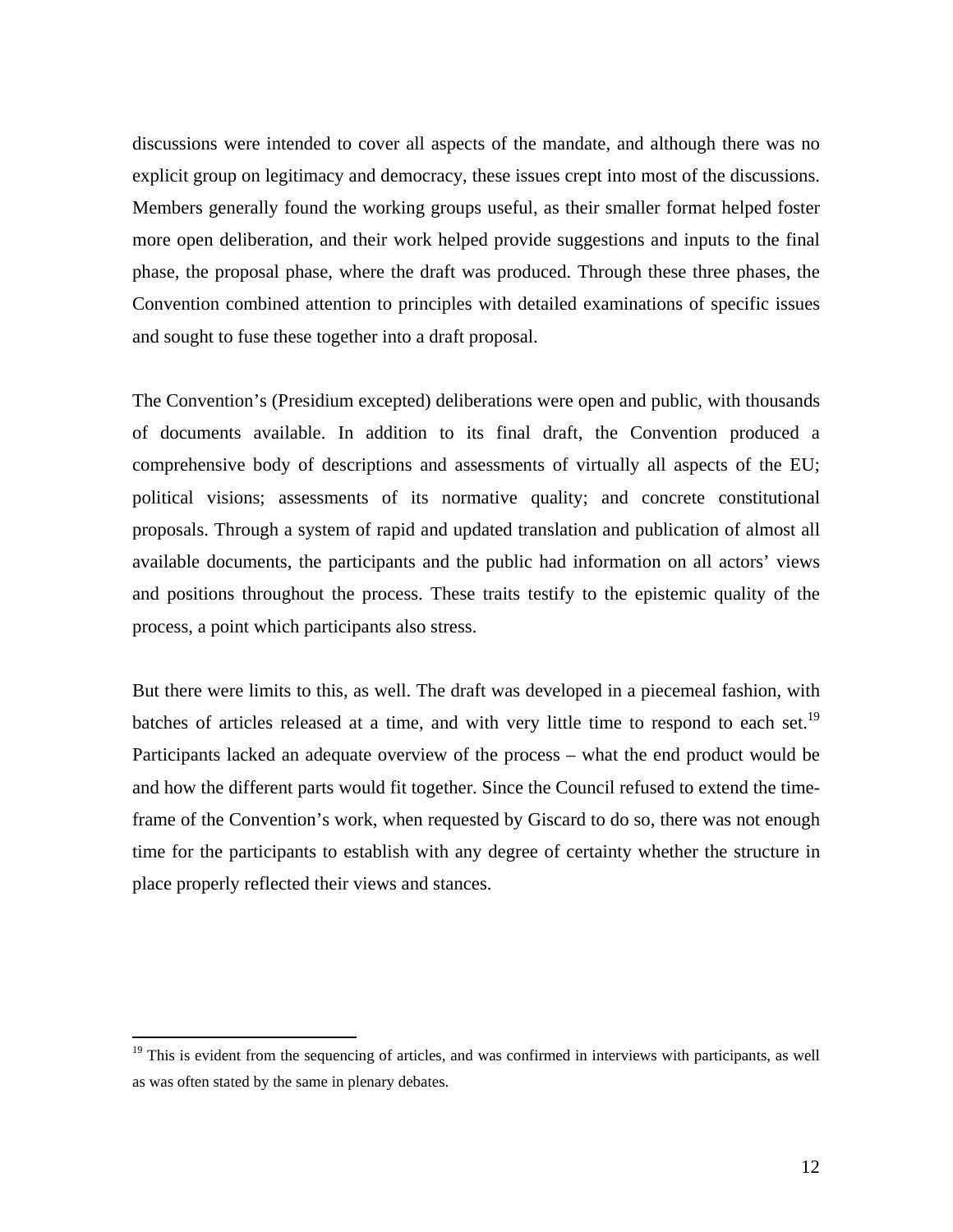#### **Beyond problem-solving?**

<u>.</u>

The Convention operated as a deliberative body. But it *did not confine itself* to the handling of substantive problems. At the same time, the fact that it was inserted into the IGC structure did affect its work. The Council was not only tightly consulted; it also used its power to direct the Convention's work. Albeit many political leaders had held low expectations of the Convention at the beginning,<sup>20</sup> over time, they realized that they had to take it more seriously and did so through inserting politically accountable, central government figures (13 such changes took place, Closa 2004: 199). Some of the government representatives at times took on the role of 'national fire-walls' or 'red-line drawers'. $^{21}$ 

The Council's strong influence – through forward linkage of the Convention to the IGC – helps explain how the Convention – stimulated by its President – sought to reach settlements that had a chance of gaining acceptance in the IGC (Closa 2004; Eriksen and Fossum 2004; Magnette 2004b). This orientation was revealed in its working quite close to the text of the treaties, so that much of its work revolved around assessing the provisions in place (adding, revising, embracing and slashing such). The forward linkage orientation also served to ensure tight links to the respective governments and served to shift some of the inevitable intergovernmental bargaining unto the Convention in the final stages of its work. The Convention, less from its own design, and more from its being inserted into the IGC, came to place special onus on member state concerns. It conducted its deliberations 'under the shadow of the veto' (Magnette 2004a: 220).

<span id="page-13-0"></span><sup>&</sup>lt;sup>20</sup> Proponents of a delimited EU, based on intergovernmental cooperation generally opposed a Convention. The Swedish government initially opposed the idea of a Convention (Petersson et al. 2003: 75) and so did the UK one, which initially did not have a clear strategy in relation to the Convention. Interview with Convention member, 22 January 2003.

<span id="page-13-1"></span> $21$  The British government representative, Peter Hain spoke frequently of 'red lines', i.e., British positions on issues that could only go so far. Other similar instances of red-line drawing were by the Polish, Spanish and Benelux countries (Closa 2004).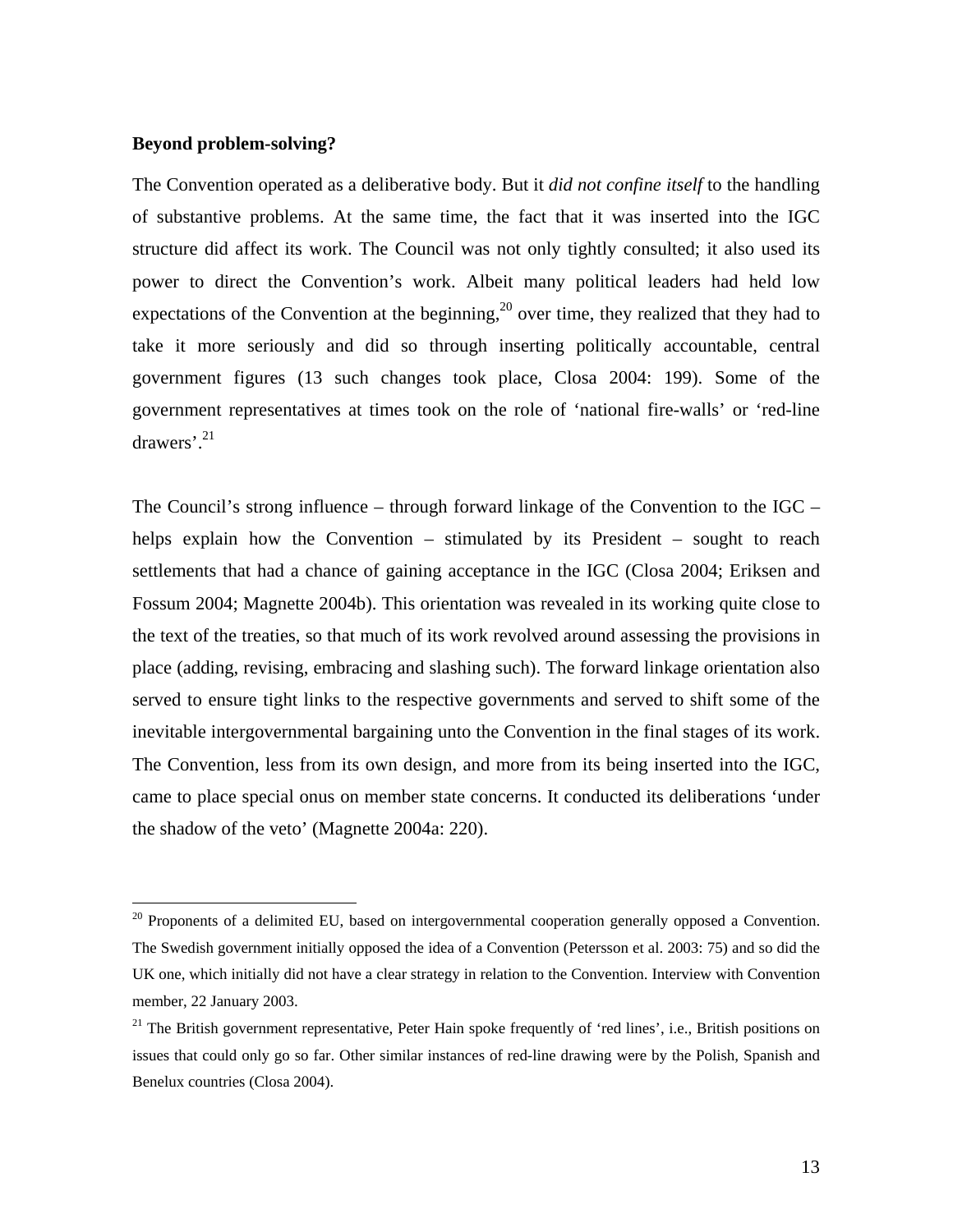The result of the Convention's deliberations, the Draft Treaty establishing a Constitution for Europe, should therefore be expected to reflect member state concerns. The draft does contain protocols on subsidiarity and national parliaments, both of which can protect the member states from EU encroachments, and also preserves national veto in the amendment procedure.<sup>22</sup> But the Convention's deliberations had shown that national positions differed greatly. There was no agreement on what the Union's remit of action should be, neither on how national democracy should be protected. Further, the Convention opted for a flexible approach to division of powers and competences, which could weaken national preponderance (Craig 2003).

Magnette argues that the result can best be summarized under the heading of *simplification*. This ambiguous term helped unite integration-friendly federalists and Euro-sceptics, who otherwise disagreed on many fundamental issues, to strike a compromise, or what Magnette (2004b: 210) labels an 'ambivalent agreement'. This is an 'agreement based on preference differences and belief differences that cancel each other… It implies that when deliberation reduces disagreement either about ends or about factual matters, it may increase disagreement about the decision to be taken.' (Elster 1998: 101)

This depiction of the result as an ambivalent agreement reveals first that the process of deliberation revolved around far more than pragmatic issues; it came to touch on core normative issues that pertain to what is good and what is right. Second, it also suggests that the process of deliberation served to increase dissidence and stimulate greater variation in opinions and views (see Peters 2005). But this is not the whole story, as an agreement emerged to *frame the issues in explicit constitutional terms*. Kokott and Rüth note that although Joschka Fischer gave a vital impetus to such a framing in his 2000 speech,

<span id="page-14-0"></span> $^{22}$  Giscard was cited to the effect that 'The substance of the text under discussion is a constitution, but one which takes the legal form of a treaty since, in contrast to a national constitution, the powers conferred on the Union derive from the States which conclude the Treaty.' (European Convention 2003c: 1)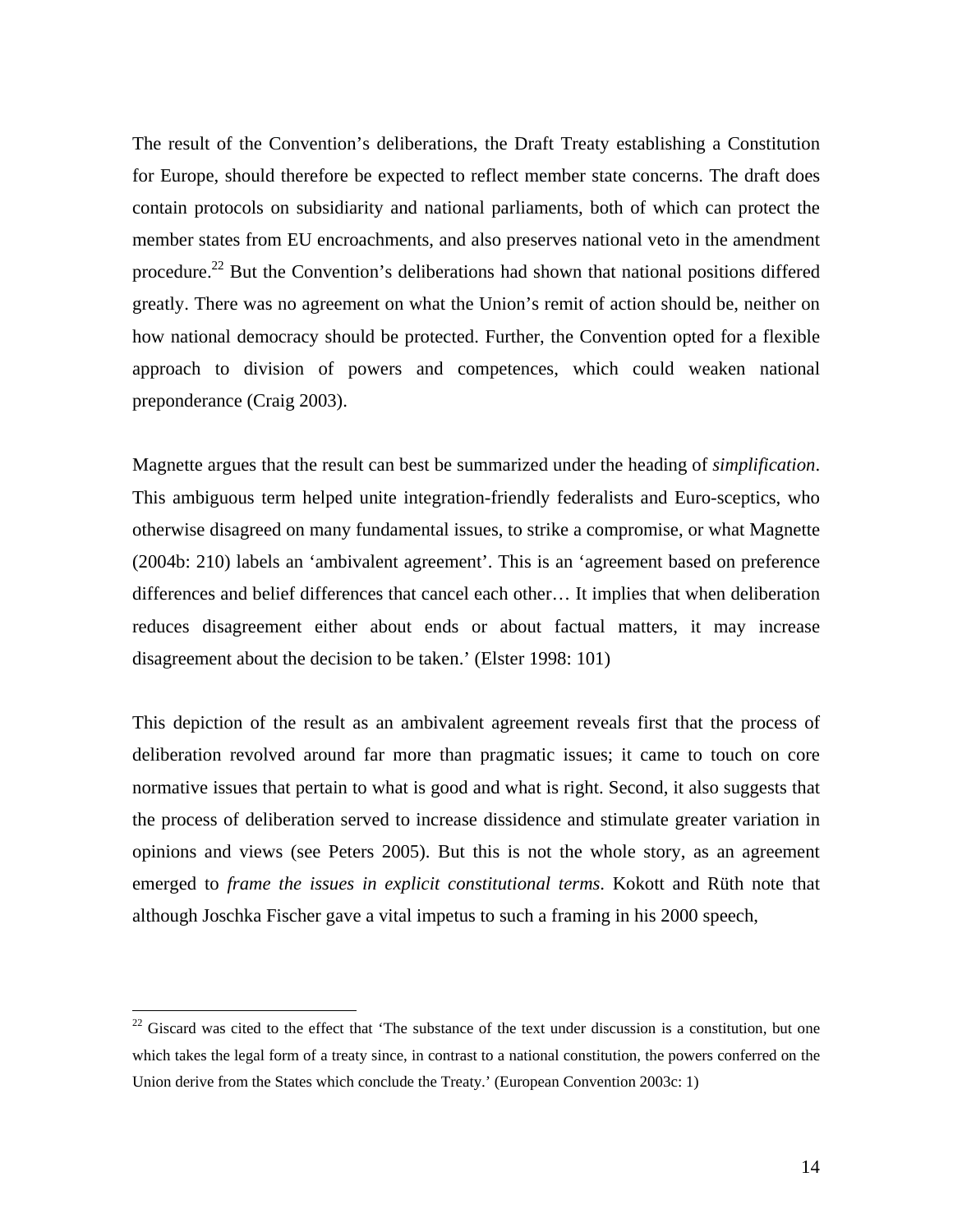not even the most daring would have imagined that only three years later a general consensus could be reached to adopt a Treaty, in the title of which the word 'Constitution' figures. In fact, it was widely believed that those Member States which were rather critical towards further integration, would never agree to such a step, as the idea of giving a Constitution to the Union was often equated to completing the decisive step towards a Federation or at least perceived as an allusion to a federal future of the Union. The term 'constitution' was therefore, especially for the British, as much a taboo as the term 'federal' itself.

(Kokott and Rüth 2003: 1319–20)<sup>[23](#page-15-0)</sup>

This change in framing suggests that there might be a greater contraction in the range of positions than what is implied in the notion of ambiguous agreement. Further, simplification, as understood by the Convention, did not amount to scaling down, but could actually lead to more integration. The structure that was to be simplified was also already more comprehensive than what this strategy envisages.

We can therefore conclude that the Convention exercise was only partly reflective of Strategy Two. The issue is how different it was. That the Convention succeeded in framing its work in explicit constitutional terms, requires us to go beyond assessing its epistemic role to also consider it as a body capable of *transforming* opinions and view-points. Its constitutional orientation and inclusive conception of its stakeholders also requires assessment of how well it harnessed the *moral value* of deliberation.

## **Value-based self-clarification**

<u>.</u>

The third strategy is based on a contextual mode of rationality and presents the EU as an emerging value community. The EU is not a state, but is clearly more than an international organization. It makes collective decisions, with deep implications for values and

<span id="page-15-0"></span> $^{23}$  A Convention member also noted in interview that few of the representatives from the applicant countries had though about the EU as a constitutional order before they came to the Convention.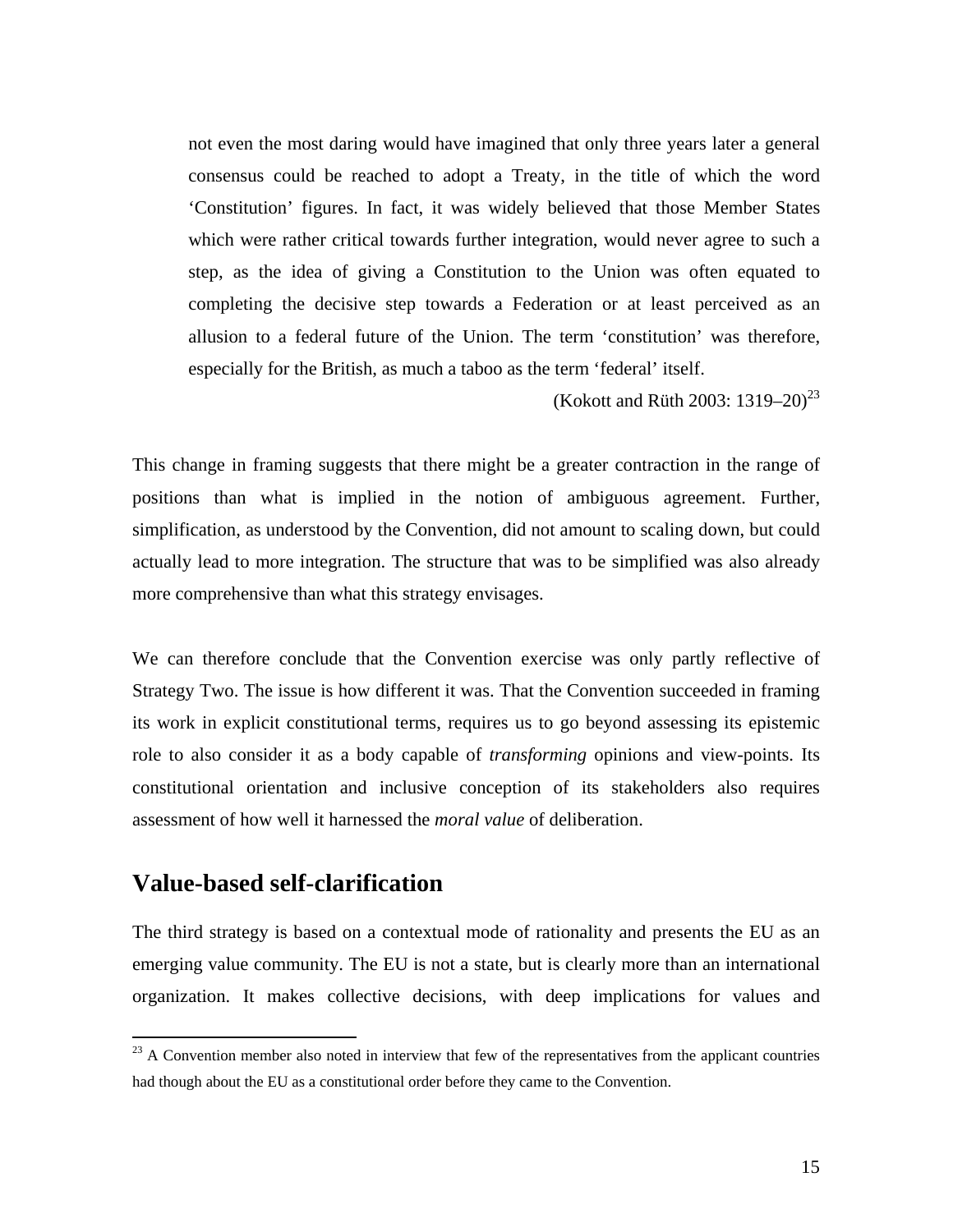identifications in Europe. The critical challenge facing the Union, the strategy posits, is to clarify the Union's value basis, through a collective process of self-interpretation. This presupposes clarification, both of who the peoples of Europe are, as well as who they want to be. This process must reach back in time and establish that there is a set of common traditions and memories that can be seen as constitutive of Europe. These must then be revitalized and drawn upon to support and sustain further integration and to foster a common identity. This means that the process has to extend beyond institutional reform. It has to reach into people's hearts and passions, and turn them into compatriots, who are willing to embrace those collective obligations that are important to each other's wellbeing.

A common identity does not only help to stabilize the Union's goals and visions, it is also necessary for securing *trust*. Trust is an essential condition for deep and binding cooperation and for the settlement of conflicts by neutral procedures (see Eriksen 2005; Schmalz-Bruns 2005). A critical source of trust is a common cultural substrate, which can help foster allegiance and respect for laws.

This strategy presupposes a constitution, but this is a 'rooted' constitution, i.e., it is a body of laws and norms with deep roots in a pre-political community of values and a common identity. The constitution is the legal embodiment of a community of values, where Europeans address and see themselves as fellow compatriots (and not as market actors). The constitution emanates from these socio-cultural roots, over a considerable period of time. Thus, 'the juridical presupposition of a constitutional *demos* [coheres] with political and social reality.' But the *conditions* have to be present. 'In many instances, constitutional doctrine presupposes the existence of that which it creates…' (Weiler 2001b: 56)

The reform process, according to this strategy, has to take as its point of departure that the EU's legitimacy deficit stems from an underdeveloped constitutional support structure: the lack of a truly European identity and a sense of community (Grimm 1995, 2004; Guéhenno 1996; Offe 1998). Necessary ingredients for ensuring the requisite trust are lacking. In the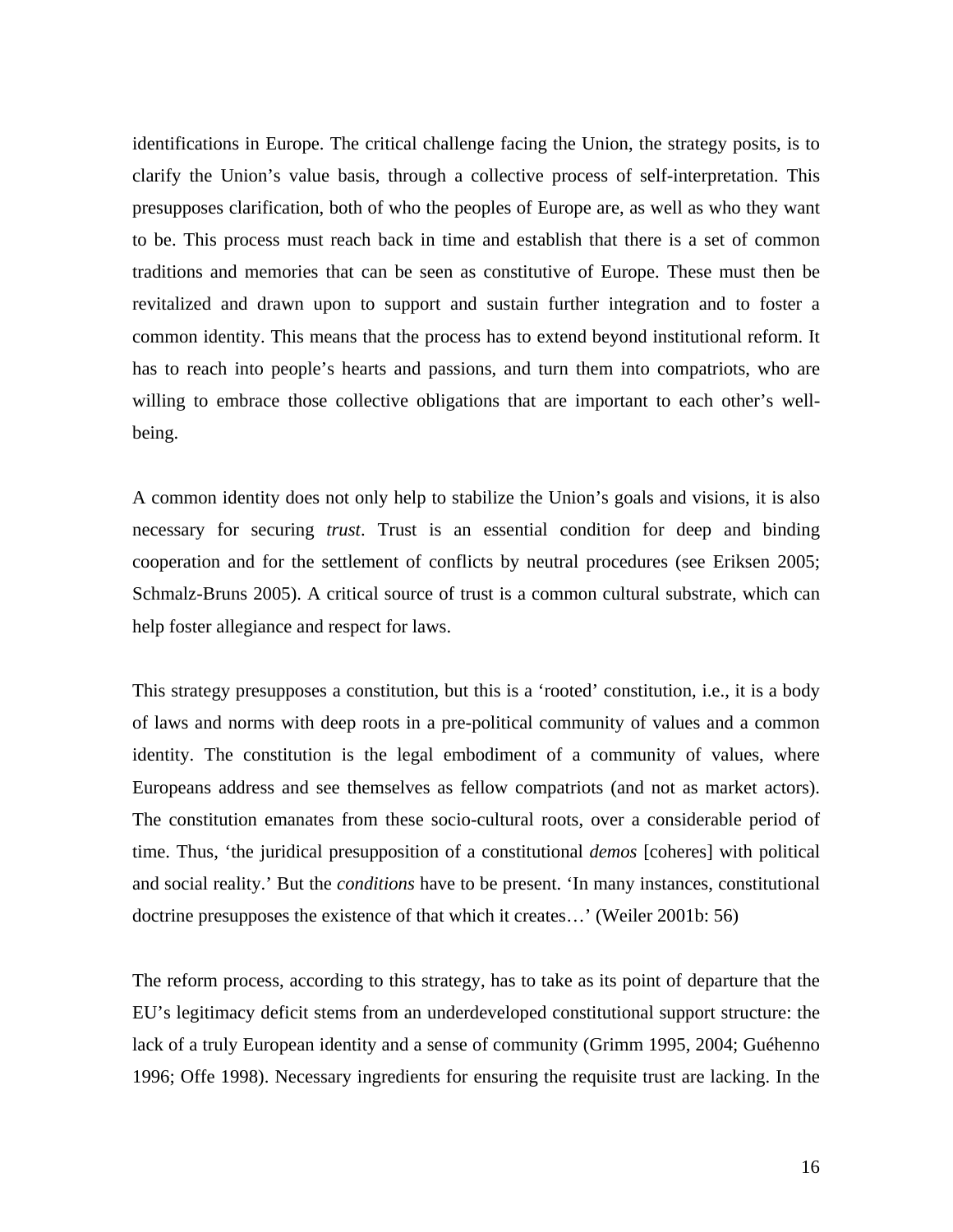absence of such, institutional reforms would amount to reforming empty shells. From this perspective, the questions currently facing the EU are:

- Does the legal-institutional structure that has been established by a set of elites and which has emerged almost through stealth actually rest on a set of European values?
- Does it cohere with and can it sustain a European identity?
- Is it conducive to further constitutionalization in Europe?

Applied to the Convention, for it to play such a hermeneutic self-clarifying role, its mandate would have to instruct it to go beyond the universal principles that the Union already appeals to. $24$  The Convention would need to establish, not only that a set of European values exist, but also that they are sufficiently deep and delimiting so as to serve as a foundation for a genuine European community and identity. Only then could they serve as the requisite leitmotif for Europe's constitutional development within the framework of the EU. The assessment would also have to serve as a test as to whether the EU has progressed *further than warranted* in value and identity terms.

Such a 'value commission' could be composed of those best equipped to define and rediscover the EU's value foundation: its most authentic *value articulators*. These could be Europe's intellectual leaders (poets and journalists and academics – all of those with an alleged special ability to capture 'Europe's soul'), under the assumption that they would be best equipped to clarify and articulate the values. Such a body could also include a significant contingent of religious leaders and movements. Those selected would be required to articulate the idea of Europe, and the notion of a Europe of values, in a language that all would understand. Given Europe's diversity, however, no constellation can readily

<span id="page-17-0"></span> $24$  These are liberty, democracy, respect for human rights and fundamental freedoms, and the rule of law. <[http://europa.eu.int/eur-lex/en/treaties/dat/C\\_2002325EN.000501.html>](http://europa.eu.int/eur-lex/en/treaties/dat/C_2002325EN.000501.html)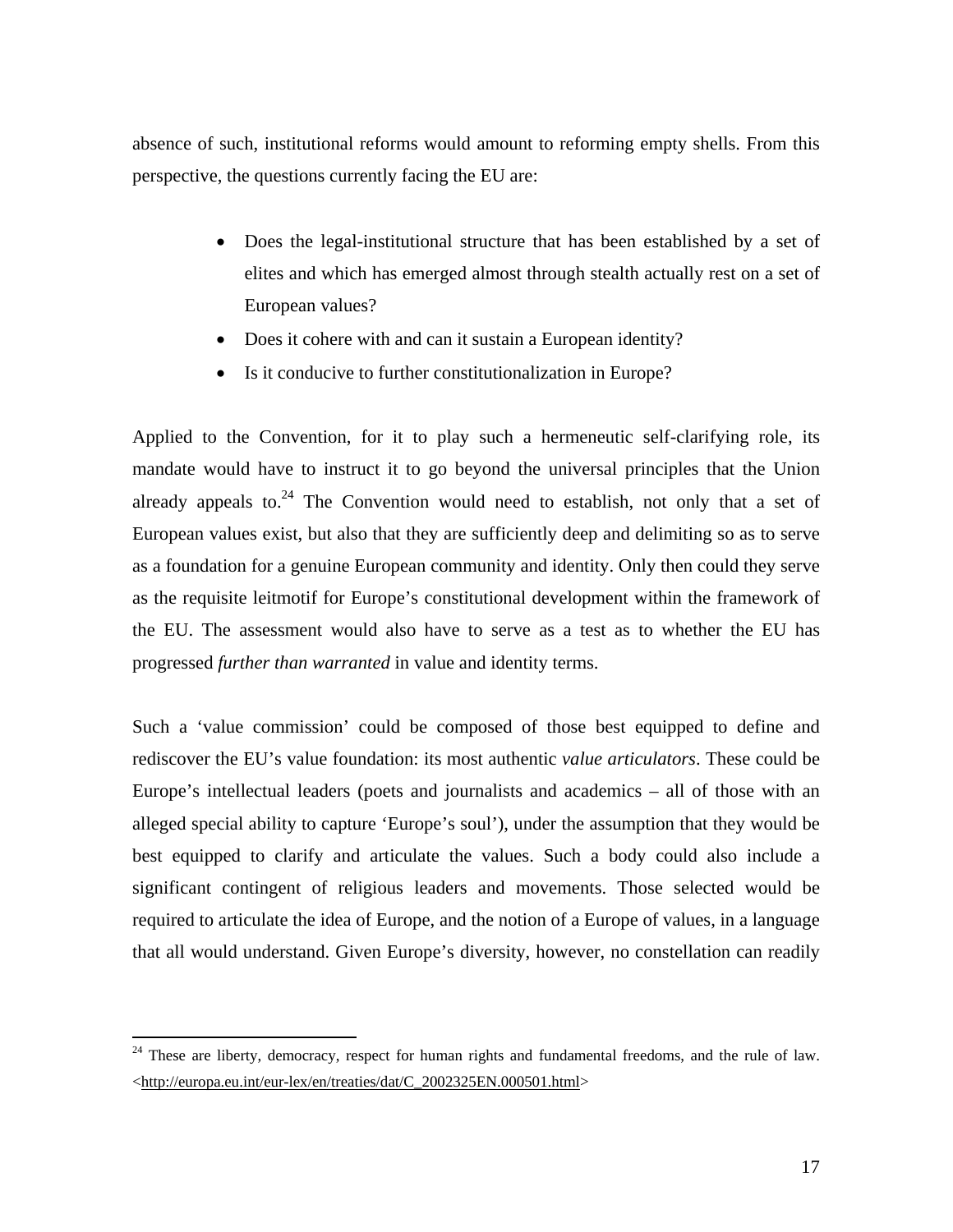be found that would reflect a set of distinctive and Europe-defining values. For this reason, the Convention would have to be set up to tap the *transformative* aspect of deliberation.

But in this complex setting, transformation without proper community authorization would not be enough. The process of self-clarification could not be undertaken by the Convention alone, but would require assurance through consultation with the relevant intermediary bodies (parties, social movements and interest groups and other stakeholders) that the values amplified by the Convention are the ones that Europeans cherish and endorse. This body would come up with recommendations; as its role would be preparatory only.

### **The applied strategy assessed**

The Laeken mandate asked the Convention to discuss what value foundation a future European constitution could be based on. This hardly adds up to seeing the Convention as a body whose *main task* would be to undertake a hermeneutic self-clarification of the EU as a value community, as the Convention was asked to address a wide range of questions, and was not required to come up with a constitutional proposal. The Laeken mandate (forged by the then fifteen members) further left to the Convention to establish the relevant *scope* of the community of values: should it refer to the values of the community of present members, or also to those of the expanded Community? If the latter, the exercise would not simply be one of looking backwards to the present community, but would also have to be future-oriented so as to establish the values that a greatly reconfigured EU *postenlargement* would embrace, with all the ambiguities that this entails in terms of the Union's scope and character, as the debate on Turkey amply demonstrates (Sjursen 2002). The Convention, as noted, had decided to include the voices of the applicants; therefore the process of hermeneutic clarification revolved around an enlarged, ambiguous and otherregarding self, which also meant that the Convention exercise went beyond the core tenets of this strategy.

This is further reflected in the Convention's composition. It was not made up of value articulators (no special procedures for the Convention to interact with and consult with such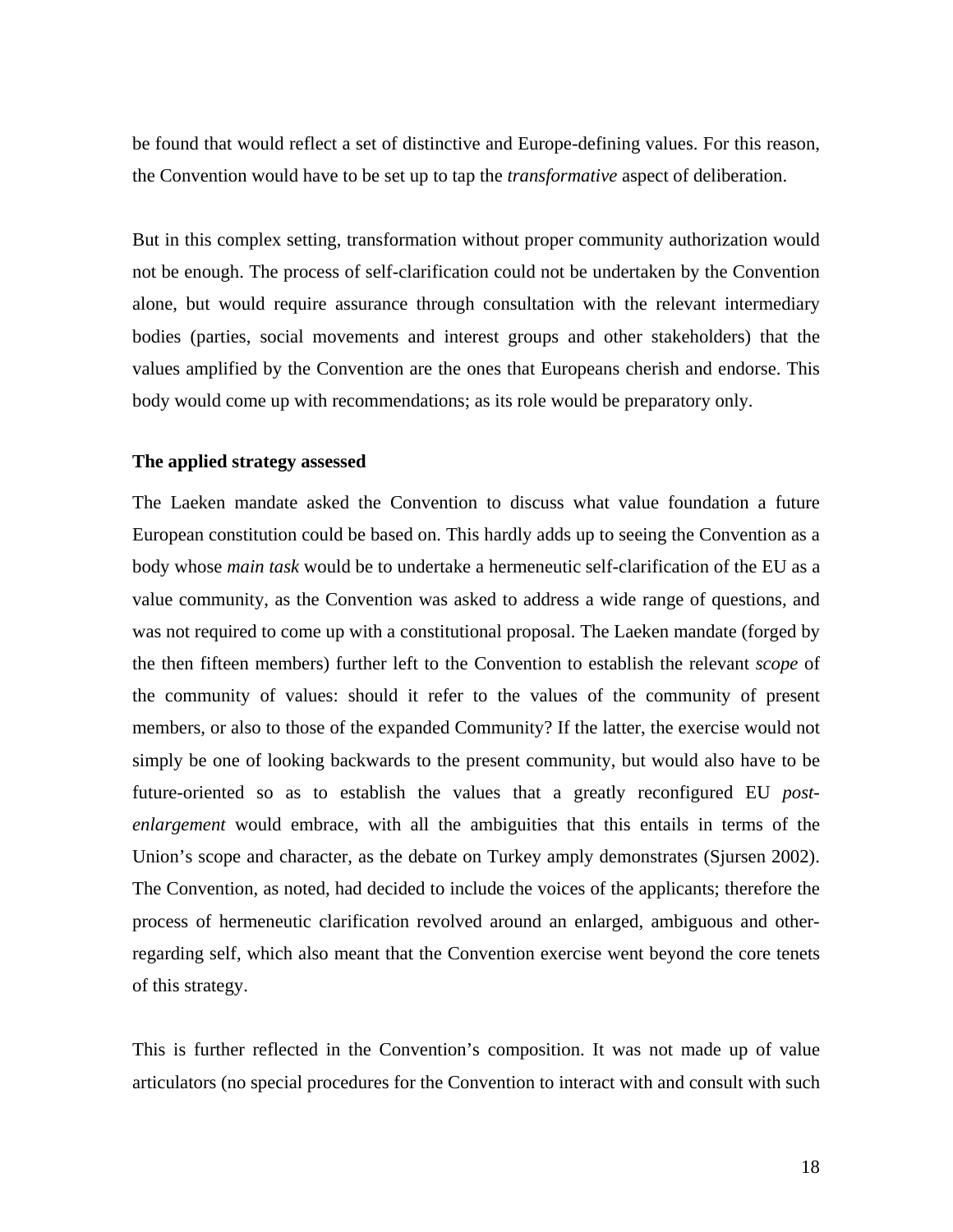existed either). It included some of the most strongly institutionalized divisions in Europe, but far from all, of the most important of Europe's divisions.<sup>25</sup> Of notable importance was the absence of representatives from Europe's numerous religious communities.

It was nevertheless so broadly composed as to contain widely different conceptions of what a legitimate Europe entails in value terms. But whereas the Laeken mandate at most asked it to reach a common understanding of the requisite value foundation, Giscard's and the majority's intention went further: to foster consensus on a common proposal. Hence the need for members to distance themselves from those who appointed them: 'This Convention cannot succeed if it is only a place for expressing divergent opinions. It needs to become the melting-pot in which, month by month, a common approach is worked out.' (European Convention 2002a: 12)

The question was how such a composite body could foster agreement. Would this not amount to overtaxing the body's ability to foster the transformative aspects of deliberation? To understand this we need to distinguish between two critical aspects of transformation: common understanding vs. common agreement. Deliberation can foster common understanding, without this leading to agreement through changed preferences.

Giscard spoke of the need for the Convention to forge an agreement of a strong kind: 'We must ensure that governments and citizens develop a strong, recognized, European "affectio societatis", while retaining their natural attachment to their national identity.' However, what was underlined was *not* unity as such, but a more complex, inclusive and essentially *federal*, sense of commonality, one imbued with respect for difference and diversity. This was not a vision of the Union as one community, but is better thought of as a 'community of communities'. The onus was on the need for participants to enlarge their positions and stances, so as to include a European dimension in their sense of self. Such an enlarging did

<span id="page-19-0"></span> $25$  Percentage share of women was very low. It also failed to even faintly reflect the increasingly multicultural nature of many of its member states (Shaw 2003).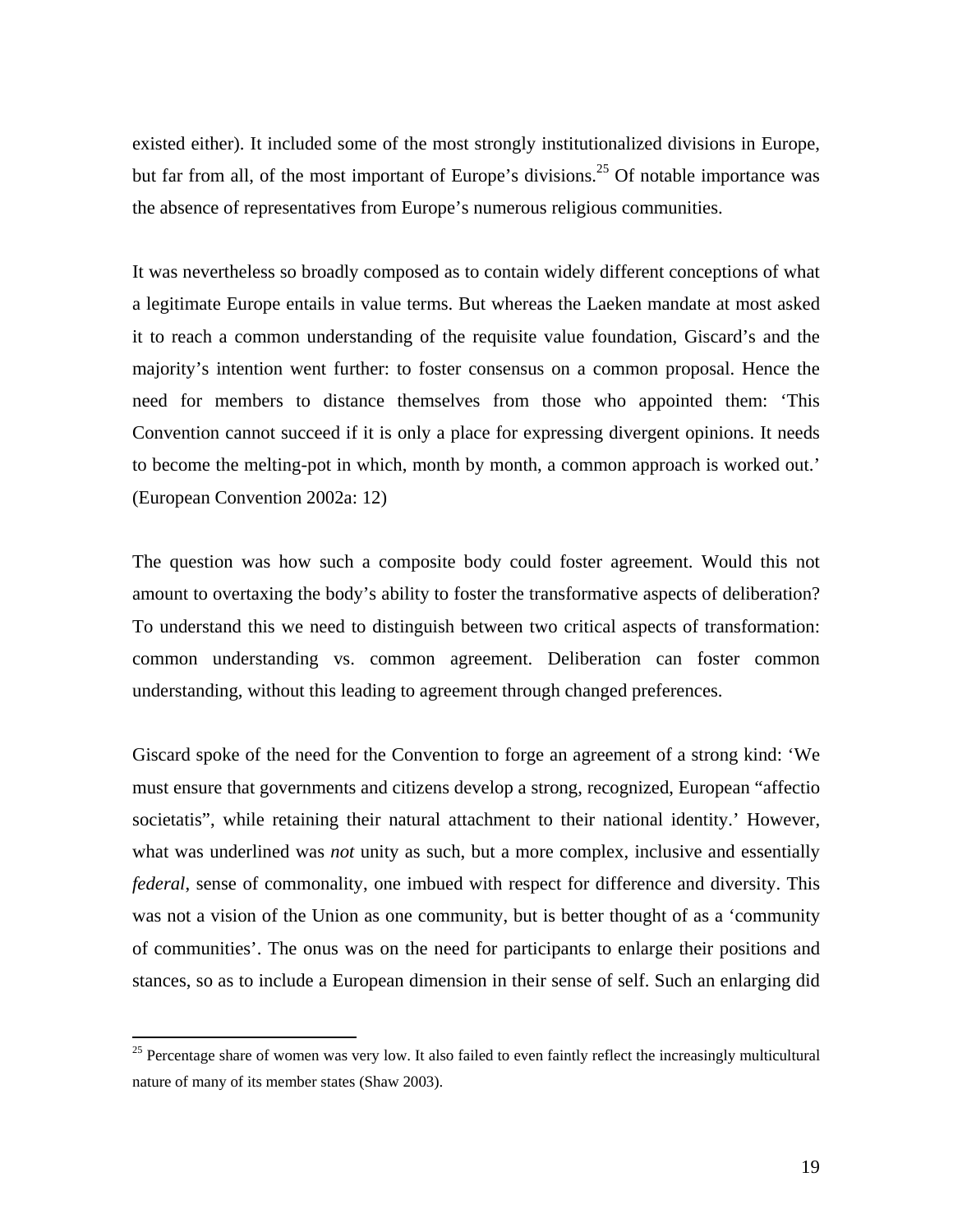not require explicit shifts in loyalties and allegiances. The requisite transformation was more of a *morally inclusive* character.

A significant contingent of the Convention's members nevertheless wanted to go further than what Giscard had encouraged, in value-terms. They argued that the European constitutional edifice not only rested on a set of pre-political values, but also that these were of a religious kind. The Convention's task, to them, was to make sure that these were sufficiently well articulated and represented in the text so that Europeans would associate the constitution with them. $26$  A considerable number of Convention members, strongly supported by the Pope, and much of the European People's Party (EPP), sought to have a reference inserted to Europe's religious foundation. The way in which this was to be done differed. Some sought a reference to God modelled on the Polish Constitution, others to Christianity, others again to Europe's Judaeo–Christian roots, and others again to Europe's Greco–Roman roots (European Convention 2003b: 18).

No agreement could however be found on a common European religious value foundation. Those who wanted a reference to Christianity were met with strong opposition and failed to convince the majority of Convention members. The preamble has no reference to Christianity, but does refer to Europe's religious inheritance.

Some members of the Convention still wanted to include religious criteria in the membership requirements, which would exclude Turkey. The EU's established membership requirements have been based on universal principles (confined to Europe), not Europe-specific values (Sjursen 2002). Giscard, outside the Convention, recommended against Turkish membership, and sparked a lot of uproar. The draft retains the present membership requirements.

<span id="page-20-0"></span> $26$  There were some suggestions to insert them in Article 2. This was closely associated with Article 45 which sets out the procedure for initiating procedures against a member states which breaches the Union's principles and values (European Convention 2003c: 5).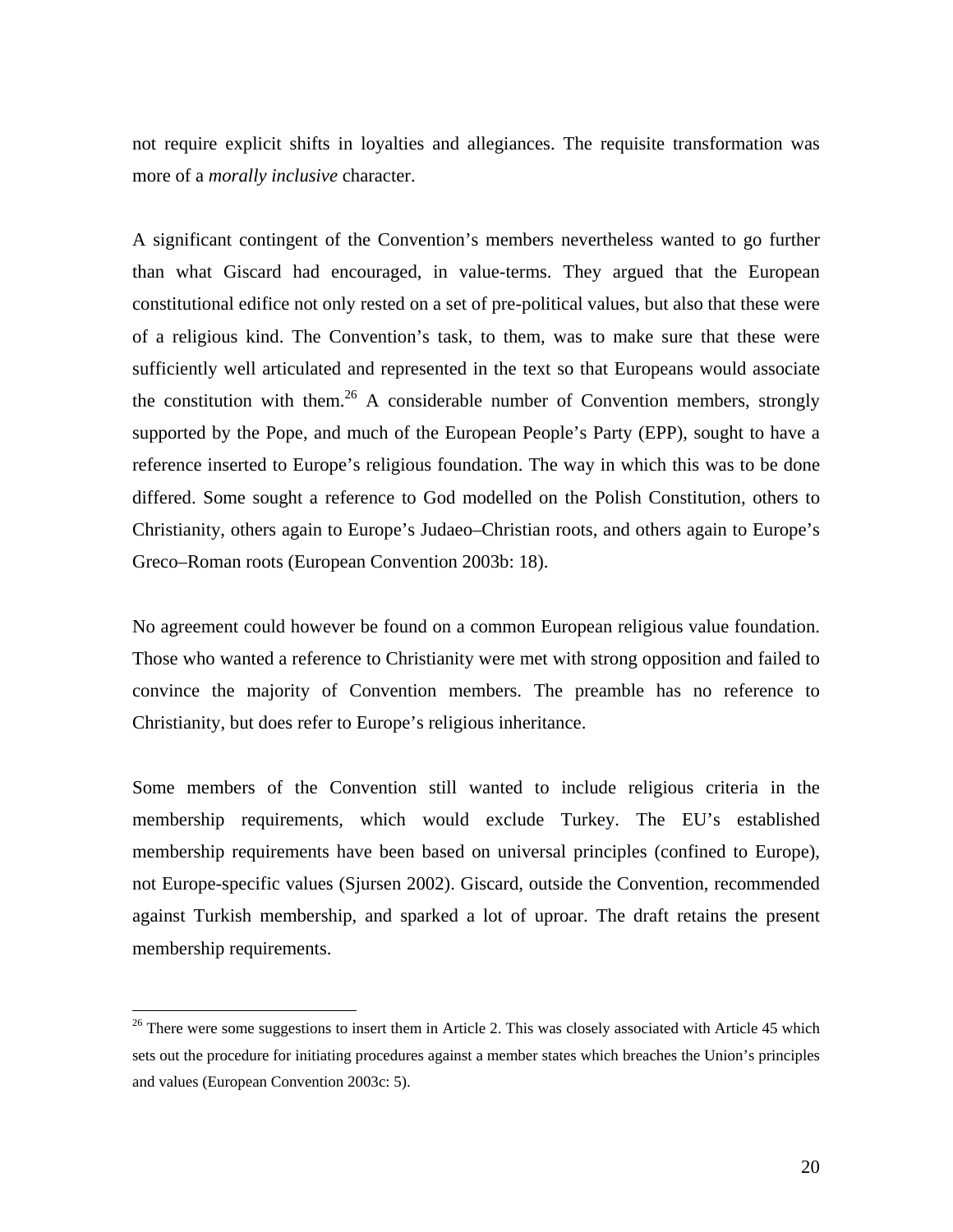#### **Beyond a value-community?**

The debates revealed that there was no consensus on a set of Europe-specific and exclusive Europe-defining values, neither at the outset of the Convention's work nor at its concluding debates. Rather, the Convention's debates brought out the complex configuration of values that we find in the EU. The debates touched on at least four dimensions: the EU as made up of universal and secular values; the EU as a harbinger of religious values, but without this being confined to a specific religion; the EU as a bearer of Christian values; and the EU as made up of national (and regional) communities. The conceptions of Europe ranged from cosmopolitan to communitarian. There were appeals both to the need to forge a European constitutional patriotism and to protect the deep diversity of Europe (Fossum 2004).

The resultant Draft portrayed the Union's values (as expressed in Article I–2 on the Union's values) in largely the same morally inclusive way as were found in the Treaties. Consensus was reached on the same universal values as were presented in Amsterdam, and reiterated at numerous occasions, namely human dignity, liberty, democracy, the rule of law and respect for human rights. The notion of equality had been added to the final draft, after considerable pressure. There was also agreement on the need for the Union to respect Europe's rich cultural and linguistic diversity (cp. Article I–3.3). The notion of a Europe of nation-states, so well-entrenched in the Treaties, was also clearly evident in the debates and in the resultant draft (cp. Article I–5). This brief recapitulation reveals that the Convention had a limited transformative effect in narrow ethical terms. But despite its highly composite nature, the Convention confirmed the morally inclusive values that were entrenched in the treaties. The draft underlines the highly inclusive nature of the community of values that the Union embraces.

The Laeken mandate had not set the Convention up to foster a deep value transformation. The deep sense of *trust* that this strategy presupposes probably also requires a different, smaller and more intimate body, where people work closely together over a lengthy period of time so as to ensure proximity, and close and continuous interaction. Then participants can reciprocally establish their mutual truthfulness and trustworthiness. The very size of the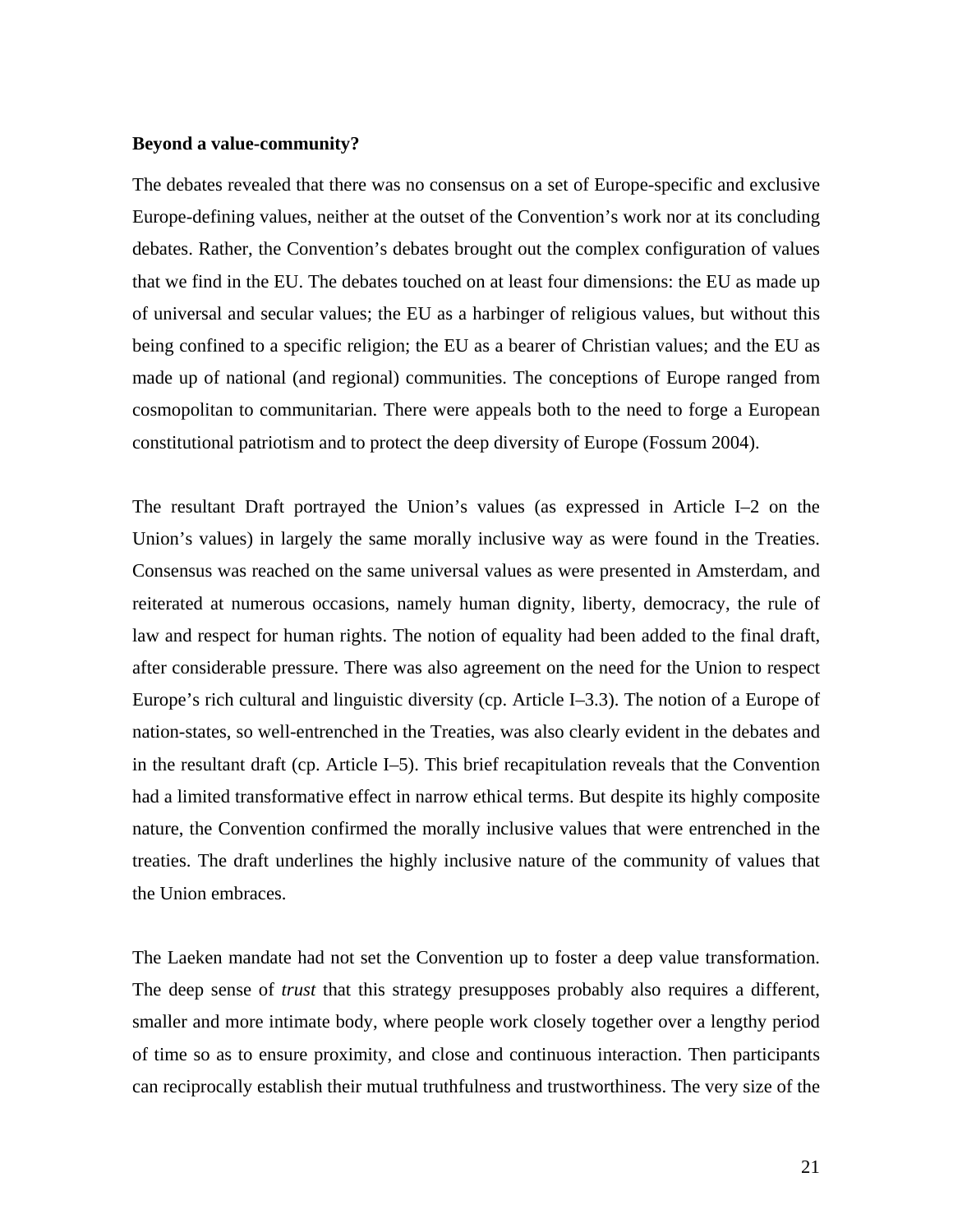Convention (de facto 207 persons, as the substitutes were very active) was too large to ensure such familiarity. This was exacerbated by the Convention operating as a part-time body. The format of the plenary debates was not very conducive, either to authentic expressions of individual views, or to *exchanges* among the interlocutors, as the presidium set the order of speakers in advance and left very little opportunity for responses to interventions, as well as for clarifying questions.<sup>27</sup> Further, of even more importance was the short length of each intervention (generally 3–4 minutes), which was enough to make one or several points, but not enough to provide adequate justifications for these. It was certainly not enough time for each participant to delve into the past, conjure up evocative images, and crystallize that person's view of what constitutes a common vision of Europe.

At the same time, an assessment of the deliberative quality of the plenaries only, would greatly distort the comprehensive deliberative process that the Convention exercise fostered. This consists of other officially established Convention-related forums, as well as was carried into numerous other official forums, both of which spawned a range of more spontaneous encounters, through networks and contacts. Among the official forums, the working groups provided a more conducive atmosphere, and participants found them very useful, both to clarify issues and to establish consensus. But they were devised so as to respond to limited aspects of the mandate, none of which explicitly dealt with the issue of a European identity or Europe's value foundation.

In sum, the Convention was not instructed to recreate the set of European values that are designative of a value-community, in its communitarian-republication trapping. The Convention, as a deliberative body, permitted a thorough examination of the Union's value basis. This included efforts to establish a set of more specific *European,* in the sense of Europe-confined, values. But rather than getting bogged down in struggles over competing visions of what precisely it means to be a European, the Convention agreed on a set of values that are universal in orientation and that correspond to the values that can be

<span id="page-22-0"></span> $27$  This arrangement was subsequently supplemented with the so-called blue-card system which opened for interventions from the floor and sparked a more open debate (European Convention 2002b).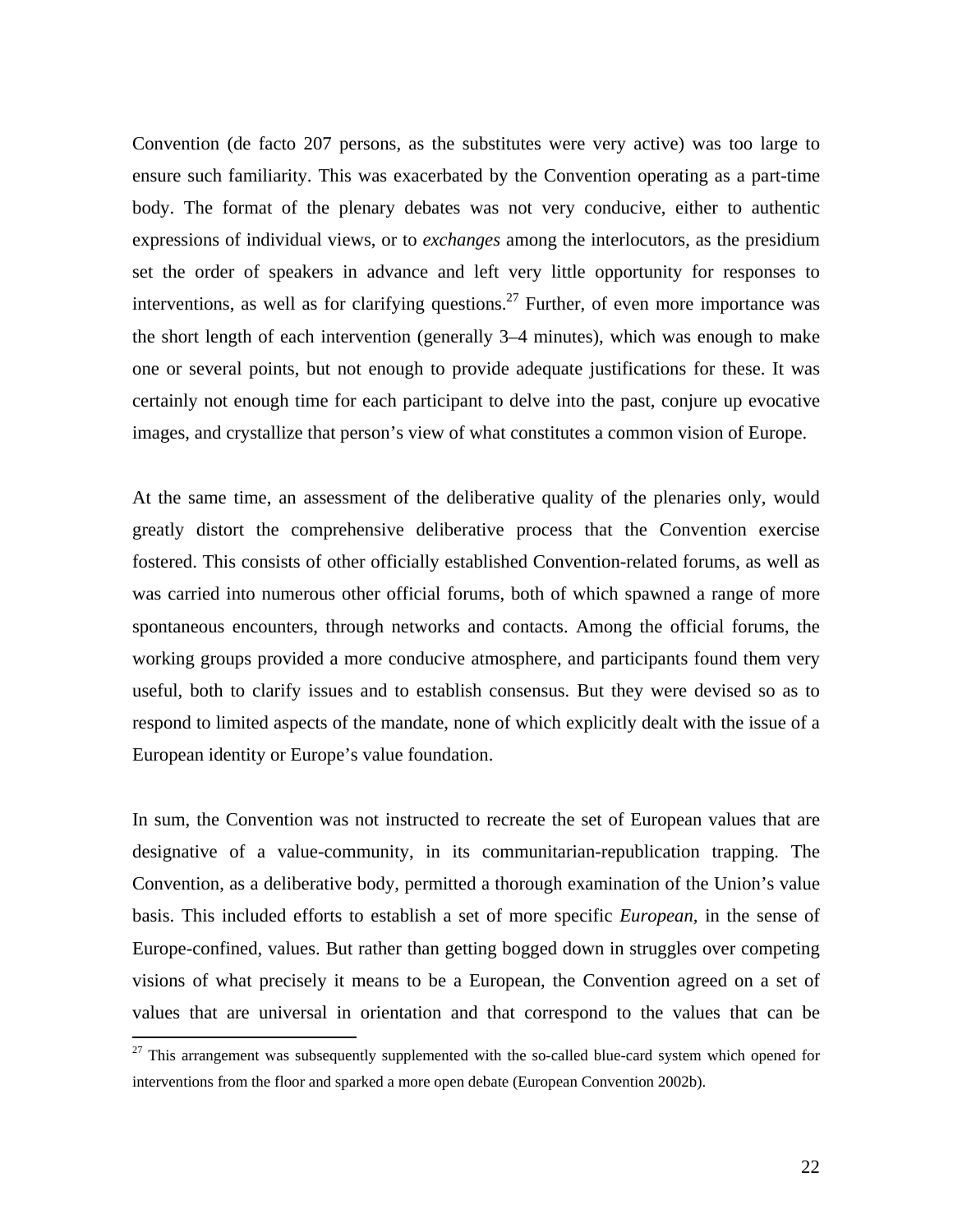discerned from the *common* constitutional traditions of the member states. The general thrust that runs through the debates and the draft is the need for reconciling universal values with Europe's diversity. 'These [universal] values are common to the Member States in a society of pluralism, tolerance, justice, solidarity and non-discrimination' (European Convention 2003d: Article I–2).

The Convention exercise, rather than forging significant *shifts* in values, nevertheless confirms Peters' (2005) notion of a contraction of the range of views. This is reflected in the endorsement of the Union as based on universal principles, and in the framing of the exercise as one of constitutional importance. We here see both elements of agreement and of a shared understanding of the exercise. The question is how far this agreement carried in terms of what is meant by constitutional; in terms of its specific character; and in terms of reflecting the interests of the main stakeholders, the citizens of Europe.

## **Developing a rights-based federal union**

The fourth strategy rests on the moral value of deliberation and propounds a rights-based, procedural notion of legitimation. It envisages a European Union based on a wider, cosmopolitan conception of democracy, and which embodies the core principles of the constitutional democratic state, but with a *post-national* vocation. Its support resides in a *constitutional patriotism*, where a set of legally entrenched fundamental rights and democratic procedures are embedded within a particular socio-cultural context so as to make for political affect and identification (Habermas 1994, 1998, 2001). This strategy therefore also speaks to the shaping of a European *demos*, but this process occurs through different means than those presented in the third strategy.

The strategy is critically dependent on the EU harnessing the normative essence of the modern democratic constitution: the respect for the individual – its integrity and dignity. These are also critical conditions for constitutional reflexivity, upheld by the following conditions: a political culture based on tolerance of difference; a set of rights that protect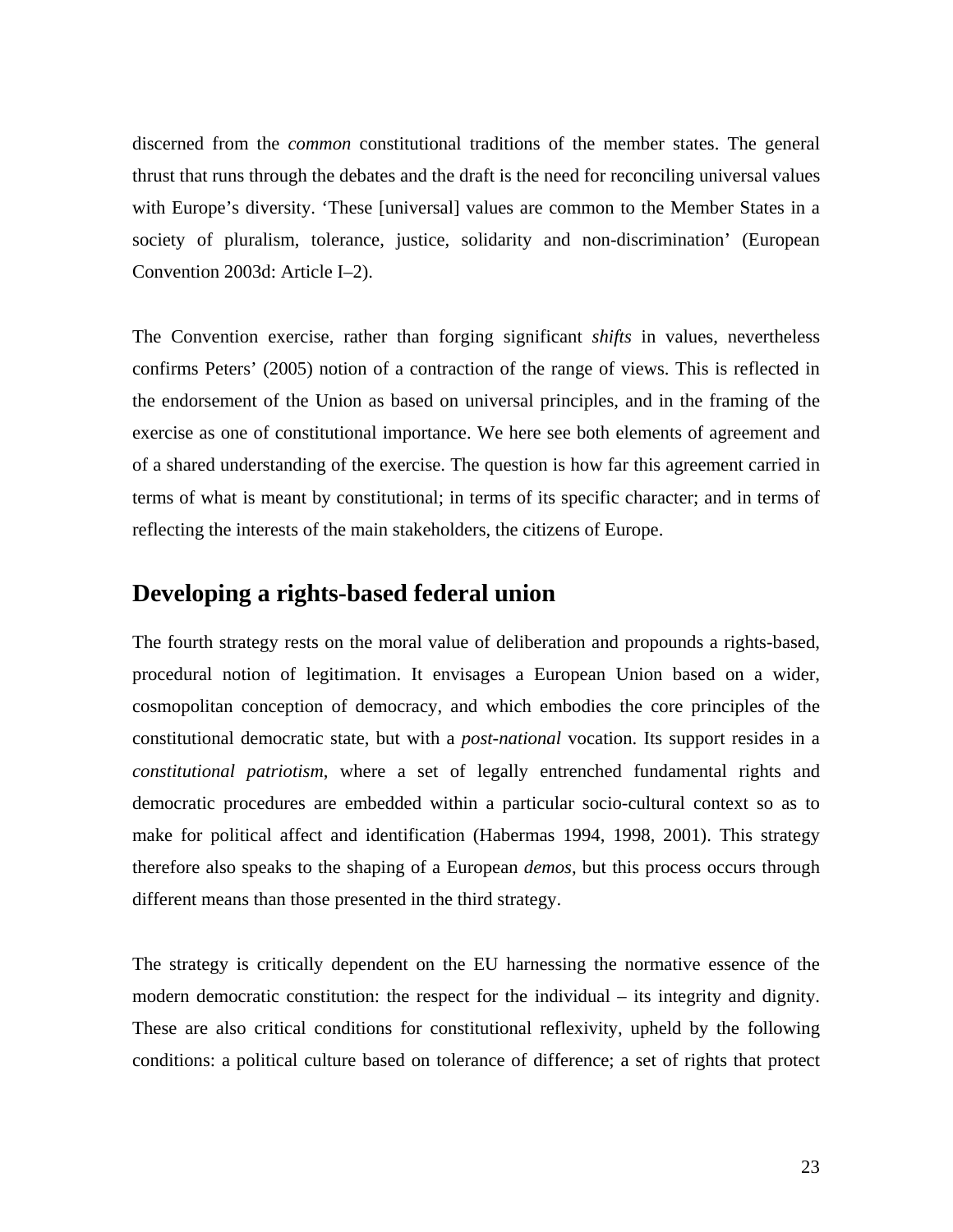the integrity of the individual – private freedom – and that also enable participation in the opinion- and will formation processes and make for public freedom – political rights (Habermas 1996); a set of institutions that enable the citizens to consider themselves not only as the subjects but also as the authors of the law; and a viable public sphere. In this view, democracy is not only an organizational arrangement – parliamentary or presidential democracy – but also a legitimation principle. In other words, democracy is a procedure that sets the terms for reaching legitimate decisions.

This strategy would take as its point of departure that the EU's legitimacy deficit stems from the following aspects. First, whilst the EU has a material constitution, this amounts to juridification bereft of adequate democratic controls and absent a proper democratic justification. Second, whereas the EU is a granter of rights, the citizens have not given the rights to themselves.

The strategy presupposes that a *democratic* constitution is forged through a constitutional moment,<sup>28</sup> i.e., through a process that has an explicit democratic sanction, permitting citizens to be seen as, and see themselves, in normative terms, not only as the addressees, but also as the authors of the laws that affect them. But the Union is *not* involved in constitution-making from scratch. It might be *m*ore appropriately to think of what is happening as a 'fusion' of Europe's constitutional horizons. Such a fusion builds on the justified principles already entrenched in the national constitutional traditions. For this process to comply with democratic requirements, the Convention's deliberations and results would have to comply with the basic interests and concerns of its stakeholders, the citizens of Europe: with the general requirements of democratic constitutionalism, pertaining to basic rights, democracy and the rule of  $law.<sup>29</sup>$ 

<span id="page-24-0"></span> $28$  For this notion consider Ackerman 1991, 1998.

<span id="page-24-1"></span><sup>&</sup>lt;sup>29</sup> A critical issue is whether this conception of the EU has to be state-based. For incisive accounts of this issue consider Schmalz-Bruns (2005), who works from this strategy perspective. See also Brunkhorst 2004.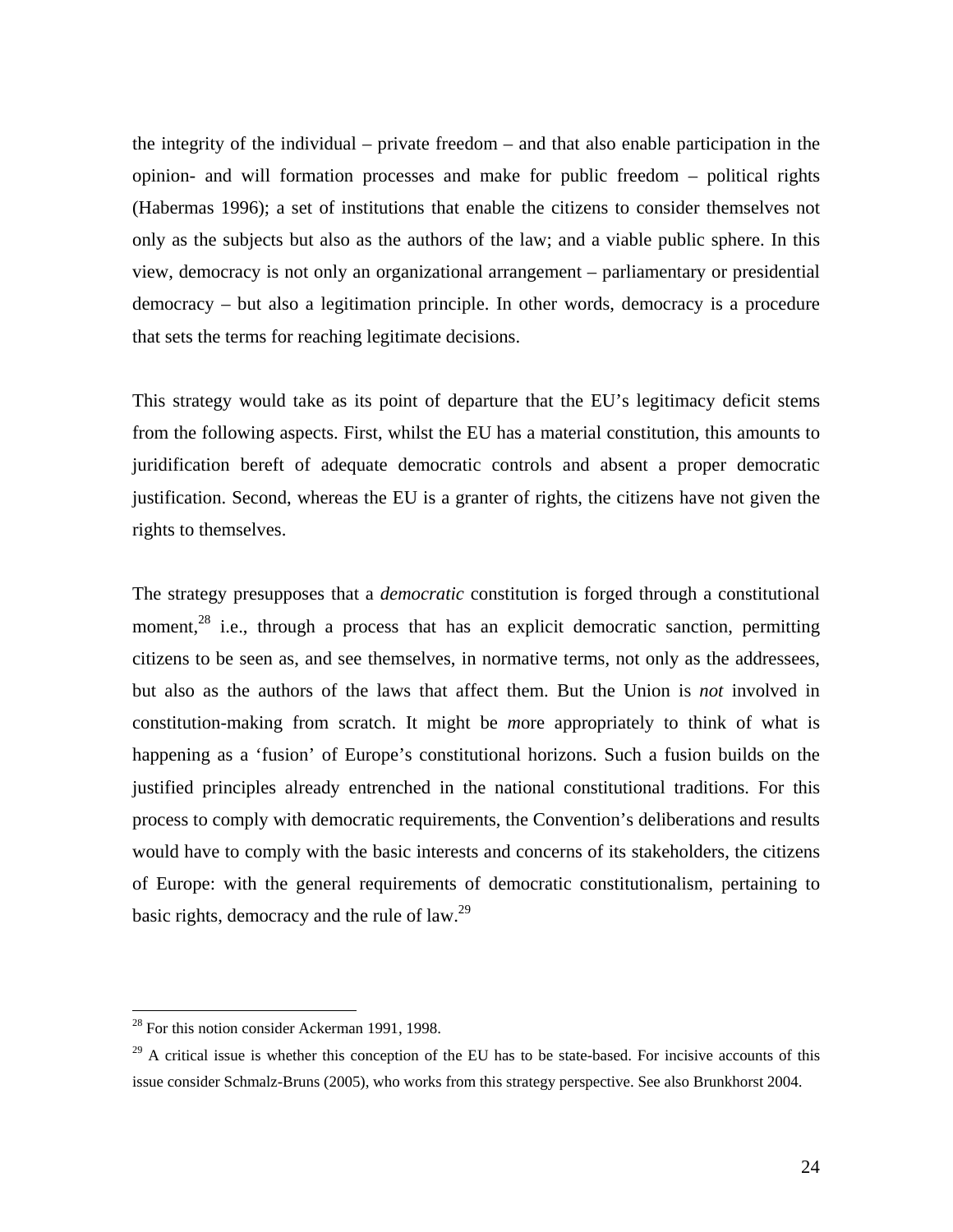Such a process-oriented approach can be consistent with constitutional reflexivity, which speaks to a dynamic notion of the constitution, rather than a notion of the constitution as a contractual arrangement that is established and fixed *at a particular point in time*. This might also be more relevant to the highly complex and contested EU, which as we have seen, does not rest on and cannot draw on a set of pre-political values or a clearly developed European identity. This also suggests that the constitutional agreement that is struck might not rest on a rational consensus but might instead be a working agreement, i.e., 'an agreement which has come about argumentatively, but where the actors may have different but still reasonable and acceptable grounds for their support.' (Eriksen 2003) Working agreement is an intermediary category, between compromise and consensual agreement. Such an agreement is more a temporary resting point, than a fixed-for-all agreement, and therefore also presumes procedures that do not throw up overly high thresholds against subsequent change.

If this is a more adequate description of the EU case, it is important to underline that the strategy presumes *further EU constitution-making* so as to ensure that the principles and institutional arrangements do provide the EU with the democratic legitimacy that this strategy requires. The critical issue is how far this process needs to go. Here opinions differ. Bohman argues that two elements are critical (see Bohman 2005). The first is to ensure the basic conditions for constitutional reflexivity. Secondly, these need to be entrenched in a transnational structure. This line of argument is premised on the EU as distinct from and as not having the vocation to become a state. This both means that it can not rely on a hierarchical system of authority, and further that its poly-centric structure is conducive to reflexivity, in that it stimulates democratic experimentation. The substantive and procedural requirements for constitutional reflexivity that Bohman lists are significantly weaker than those that for instance Schmalz-Bruns (2005) finds necessary. The latter argues that the only way in which constitutional reflexivity can be ensured is through basic democratic requirements, which to be effective, *also* presuppose a kind of hierarchical structure. At issue is therefore whether the Convention exercise does take the EU closer to the requisite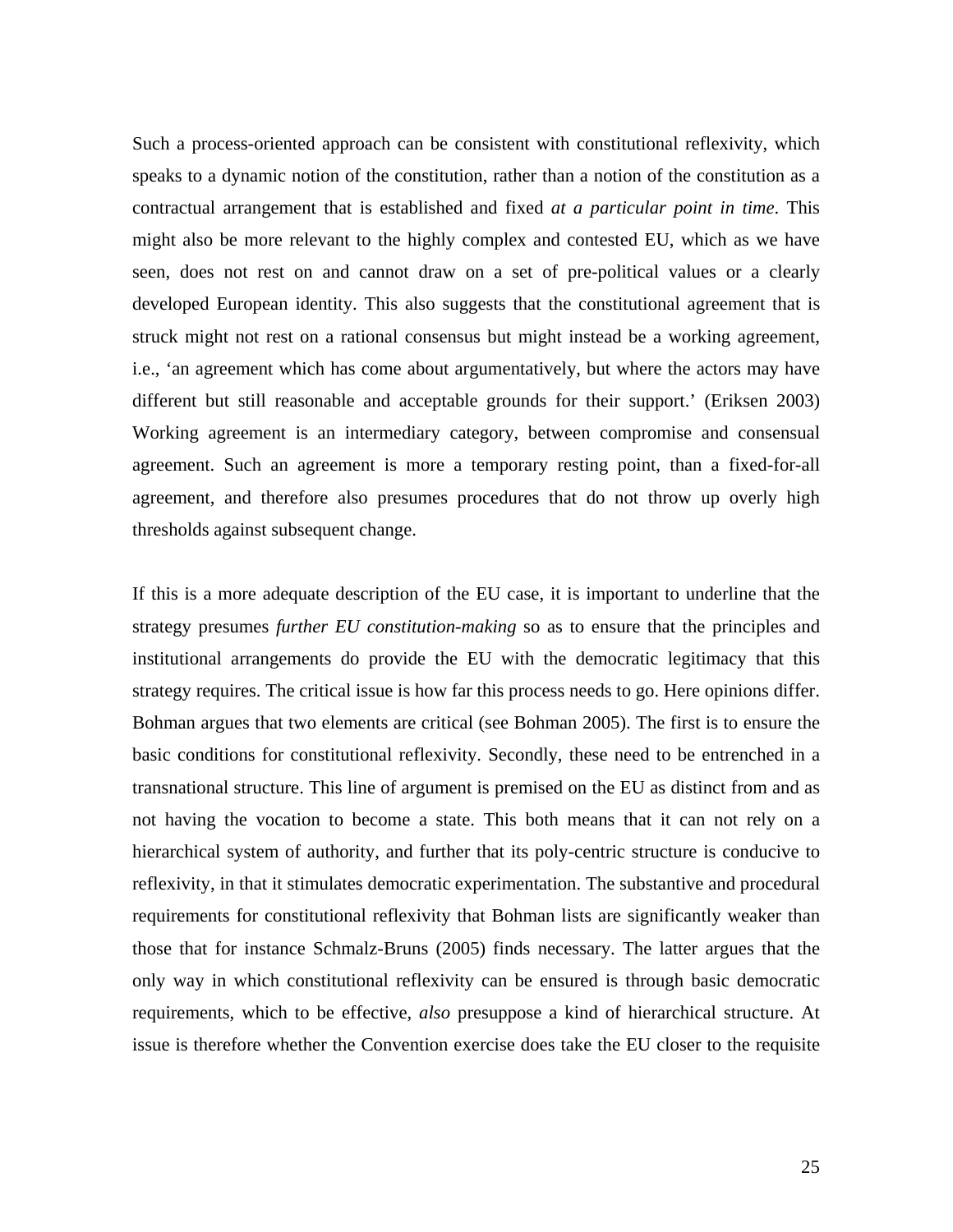conditions, and further what kind of structure these are embedded within: poly-centric, poly-cephalous (as a type of intermediate arrangement) or hierarchical.

This difference in positions would also be reflected in different views of the Convention exercise, as Bohman's position would be compatible with the Convention as a preparatory body only and where the IGC remains as the formal proposing body. Schmalz-Bruns' position would instead presuppose that the Convention and not the IGC be the formal proposing body. The Convention would then be a *strong public*<sup>30</sup> – a body which embodies both deliberation and decision-making. This also entails that the Convention is not foremost responsible to the European Council or to the member states, but is directly responsible to and must answer to the public.

#### **The applied strategy assessed**

<u>.</u>

As noted, the mandate asked the Convention to consider core constitutional issues. But the Convention was *not* set up to serve as a constituent assembly. Such a constitutional moment was not now, but might be precipitated by its work.<sup>31</sup> The Laeken mandate however portrayed the Convention as an *extension of the public debate* on the future of the European Union. The Convention's rationale, from this perspective, was to give structure to, and to take this debate further. The mandate sought to build on and continue, but also to open up and render more transparent, the Union's established process-oriented approach to constitution-making. But it did so within a framework that privileges states, not citizens.

The Laeken Declaration's attempt to institutionalize the public debate through the Convention conceived of it as a preparatory body and not as a strong public. The

<span id="page-26-0"></span><sup>&</sup>lt;sup>30</sup> *Strong public* refers to institutionalized deliberations 'whose discourse encompasses both opinion formation and decision-making…' – as different from *weak public* (or what has elsewhere been termed as *general public*, cp. Eriksen and Fossum 2002) and which refers to public spheres 'whose deliberative practice consists exclusively in opinion formation and does not also encompass decision making' (Fraser 1992: 134).

<span id="page-26-1"></span> $31$  'The question ultimately arises as to whether this simplification and reorganization might not lead in the long run to the adoption of a constitutional text in the Union.' (European Council 2001)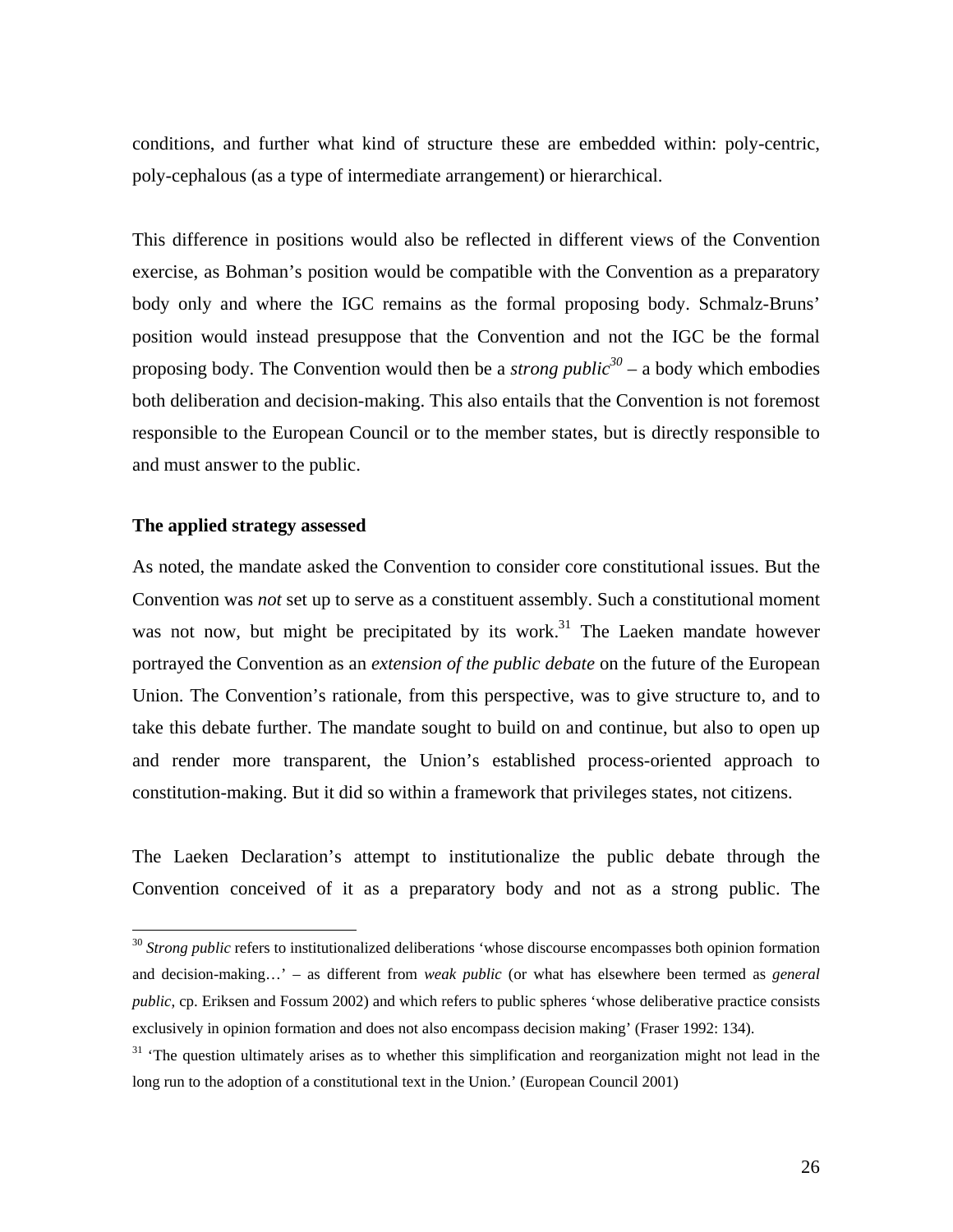Convention, nevertheless, decided to go further and produce a Draft Constitution. Thus, its resolve to forge a consensual decision on a common constitutional text effectively redefined the Convention into an 'as if' strong public.<sup>32</sup> The Convention claimed to have popular authorization for this decision to proceed beyond that of a mere preparatory body. Thus, it in effect appropriated a democratic mandate. This means first that we should evaluate the body according to the same deliberative-democratic standards as were set out above. Second, it also means that we should evaluate the outcome in relation to the processoriented approach rather than the standards of a fully-fledged democratic constitution, as the Convention was *not* in a position to ensure democratic authorization. The draft should therefore be assessed in terms of how well it complies with the requirements for constitutional reflexivity: a set of procedures and rights that ensure an ongoing process of discursive validation of the structure in place, as well as provisions that permit its change in response to reflexively fostered future agreements.

When the Convention is considered in relation to the first point, we have seen that it did comply with many of these deliberative requirements, and this is also confirmed by numerous analyses (cp. Magnette 2004a, 2004b; Maurer 2003; Lenaerts and Desomer 2002: 1240; Fossum and Menéndez 2005; Eriksen and Fossum 2004). The process was open and quite transparent and did permit different views to come to the fore. There is also evidence to show that opinions and positions have changed.<sup>33</sup> The Draft was accepted by a very large majority of Convention members. But it was also shown that the full power of

<span id="page-27-0"></span> $32$  It might be added that the Laeken Convention did use the Charter experience as a reference point – including the consensus method that had been implicit in the Cologne mandate and which became explicit in the Laeken mandate.

<span id="page-27-1"></span><sup>&</sup>lt;sup>33</sup> Twenty-three members of the Convention were asked if they had changed their minds in the course of the debates in the Convention, and whether they saw the Convention exercise foremost as a bargaining or as a learning experience and what their main lessons were. The results show considerable movement on a number of issues. Many said they had changed their minds during the work of the Convention. The participants generally confirmed the epistemic value of this form of deliberation. None reports of any great personal transformations, although many point out that the views of the representatives from the applicant states changed and also underlined the importance of fully including them.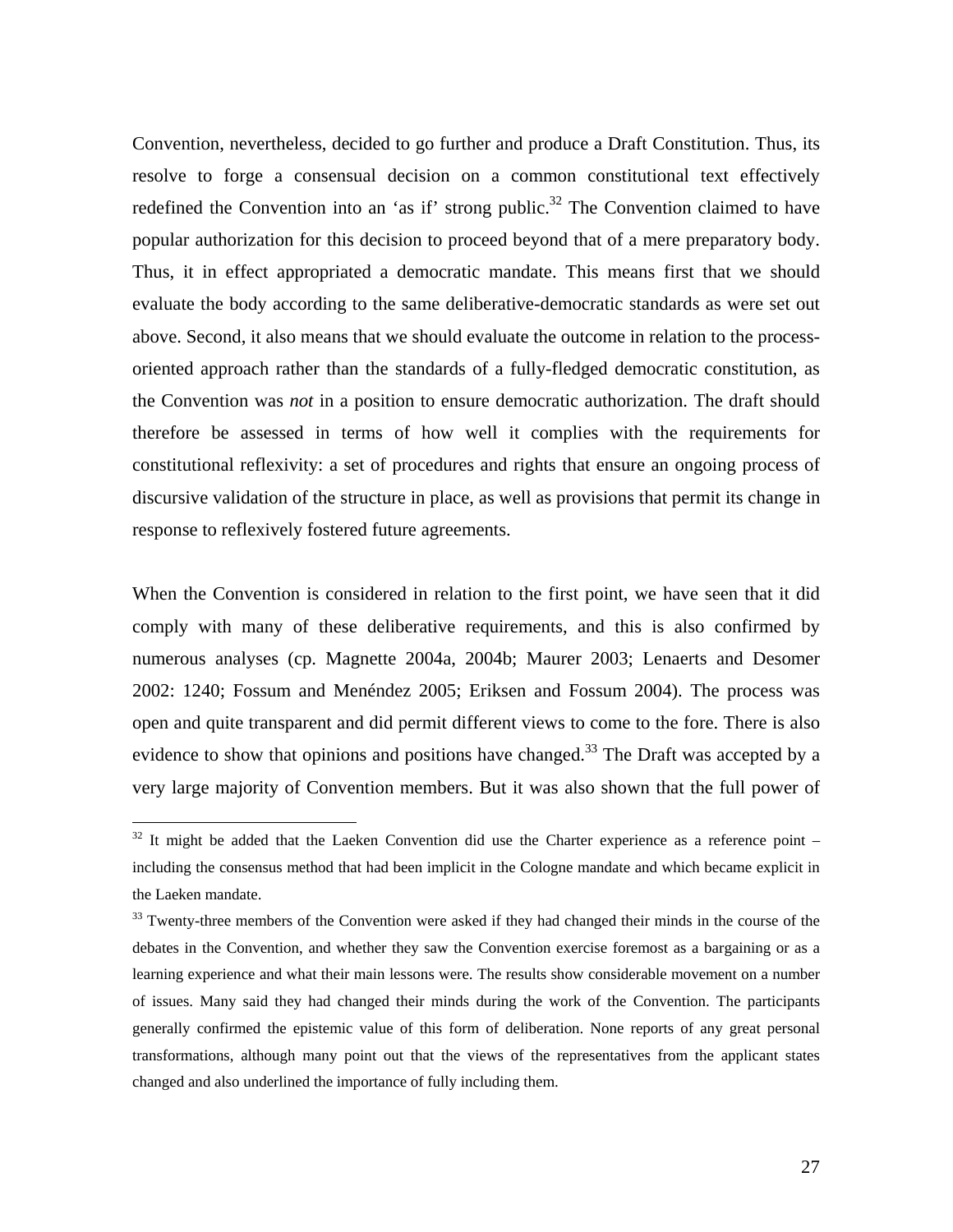deliberation was not unleashed. This was particularly the case during the final stages of the process, when it started to resemble an IGC, in that there was both bargaining and brinkmanship.

With regard to the second point, the title 'Draft Treaty establishing a Constitution for Europe' is evocative of the process-approach to constitution-making. Its title reflects what many of the participants expressed, namely that this was as far as could be got, but that the draft can serve as a vehicle to foster the Constitution for Europe. The question is what this amounts to in constitutional reflexivity terms.

The draft reflects the majority of the Convention's great concern with citizens' rights, as reflected in the inclusion of the Charter of Fundamental Rights (2000). On this issue there had been a change in positions, in particular on the part of the British government, which initially did not want to have the Charter as a fully incorporated part of the draft (European Convention 2002c: 13; 2002d). The Convention did not consider the substantive contents of the Charter, as this had already been agreed upon by the Charter Convention (2000). But this also means that the draft carries forth the limitations in the Charter as a vehicle to ensure self-legislating citizens (Eriksen et al. 2003; Fossum 2003).

What is also important to recognize is that the draft (if adopted) would move the EU from a poly-centric to a poly-cephalous entity, through the formal abolishment of the pillars (portions of which are nevertheless retained in various provisions), the instituting of legal personality and numerous other unifying and simplifying provisions. The early warning system for national parliaments would for instance pull them into the Union's ambit of operations and thus further entrench this comprehensive multi-level institutional structure. It would be a structure with two heads (poly-cephalous) framed on top of one common legal body (but with certain issue-areas still outside it). The two-headed structure would emanate from the retention of a Council-led decision-making system within a number of issue-areas that are still subject to unanimity provisions. This structure is further entrenched in the amendment provisions which provide for national veto. The draft thus takes the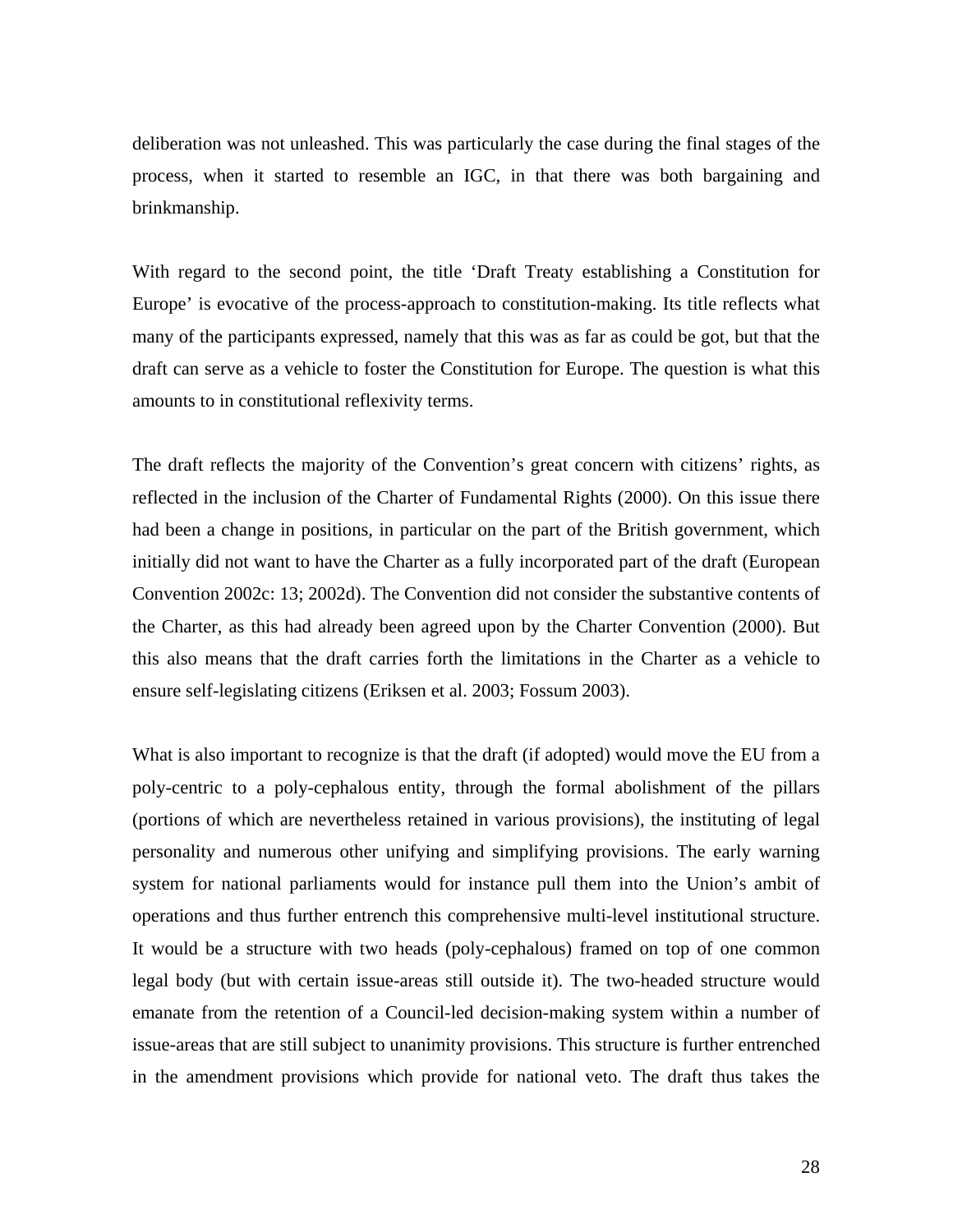Union closer to statehood by consolidating the legal-institutional structure, but this process does not extend all the way. This unifying thrust serves to underline that the draft will move the Union further beyond that of a poly-centric structure (which is the conception of the EU that Bohman's position rests on).

The draft also contains a number of institutional proposals that will increase the democratic quality of the EU, through provisions that strengthen the European Parliament as a legislative body, albeit still not to a par with the Council.<sup>34</sup> Greatly strengthened transparency requirements (Articles I–49, III–304, 305) will also improve individual and inter-institutional lines of accountability. The popular right of initiative (Article I–46.4) will improve citizens' access to the system. The draft moves the EU closer to a parliamentary model, but this thrust is modified by a number of provisions, such as those that will likely strengthen the Council and entrench a poly-cephalous structure. The draft can be seen as equipping the Union with a dual basis of legitimacy: a Union of citizens and of states (European Parliament 2003). But although the Constitution is seen to emanate from both, there are numerous provisions that will place the member states in a privileged position.<sup>35</sup>

Participants and analysts have presented the draft as a compromise, $36$  or an ambiguous agreement, but it is closer to a *working agreement.*[37](#page-29-3) The draft was the result of a long preceding argumentative process, where different reasons had been presented, sought justified and assessed and tested. This procedure had made a final settlement possible,

<span id="page-29-0"></span><sup>&</sup>lt;sup>34</sup> Such provisions are: co-decision as the main legislative procedure (Article I–33, with reference to Article III–302); far more use of qualified majority voting in the Council (cp. Article I–24); and the formal abolition of the pillar system (not quite so in practice, though).

<span id="page-29-1"></span><sup>&</sup>lt;sup>35</sup> See Fossum 2004.

<span id="page-29-2"></span><sup>&</sup>lt;sup>36</sup> Cp. Plenary debate 12 June 2003. Convention members when asked whether the Convention exercise was a bargaining process or a learning process generally came up with responses to the effect that it was both but they all (23) also stressed the learning aspect.

<span id="page-29-3"></span> $37$  For this category, see Eriksen 2003 and Schmalz-Bruns 2005.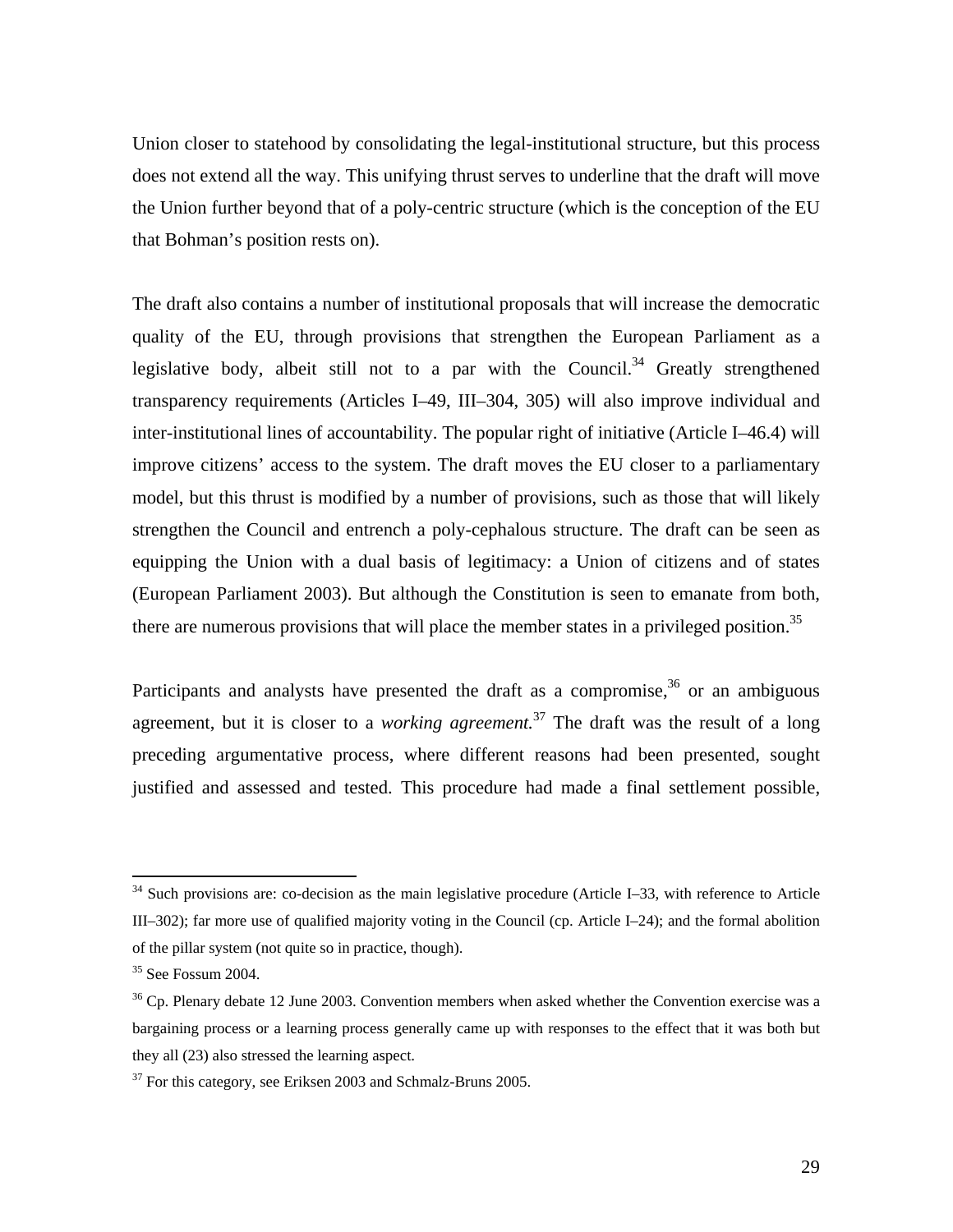although the settlement was supported by different reasons.<sup>38</sup> There were shortcomings in the process, but it had permitted a rather thorough vetting of arguments. Further, standpoints and positions had changed. The results were also acknowledged to amount to more than what would have been achieved in an IGC,  $39$  which testifies to the importance of this process.

A working agreement that entrenches citizens' rights can foster or sustain constitutional reflexivity. In the above it was pointed out that this agreement contains provisions that will likely limit the reflexive character of certain of its rights and institutional procedures. Two further elements require mention. First, although the draft held different parts, with constitutional and normal legislative acts, respectively, this difference was not reflected in differentiated amendment procedures. $40$  The draft was a seamless web, which could be construed either as over-constitutionalization or as de-constitutionalization. The former, over-constitutionalization, occurs when the detailed provisions in Part III become intrinsic parts of the constitution. This could make the constitution into a straitjacket and serve as an important constraint on the democratic decision-making process.<sup>41</sup> However, this assessment is also a matter of which evaluate standard is chosen. From a normative perspective (drawing on the notion of revolutionary constitution, see Brunkhorst 2004), the relevance of the term over-constitutionalization hinges on the constitution's compliance with basic constitutional norms (basic rights, egalitarian organizational and procedural norms, and a viable public sphere) in the first place. The Union's Constitutional Treaty does not comply with such, given its democratic deficiencies (Fossum 2004; Menéndez 2005; Peters 2004). Further, when the constitutional provisions proper are not superior to the non-constitutional ones, which applies when the non-constitutional and democratically

<span id="page-30-0"></span><sup>&</sup>lt;sup>38</sup> There was no final vote but most likely 195 out of 207 members and substitutes supported the draft, whereas eight signed the so-called minority report.

<span id="page-30-1"></span><sup>&</sup>lt;sup>39</sup> Participants' accounts. See also Kokott and Rüth 2003: 1317, Fossum and Menéndez 2005.

<span id="page-30-2"></span><sup>&</sup>lt;sup>40</sup> But note that Articles IV–444 and 445 of the final IGC version do envisage simplified revision procedures for limited aspects (after a unanimous vote by the Council) of part III (European Council 2004c).

<span id="page-30-3"></span> $41$  For a more detailed description of this problem, see Menéndez 2005.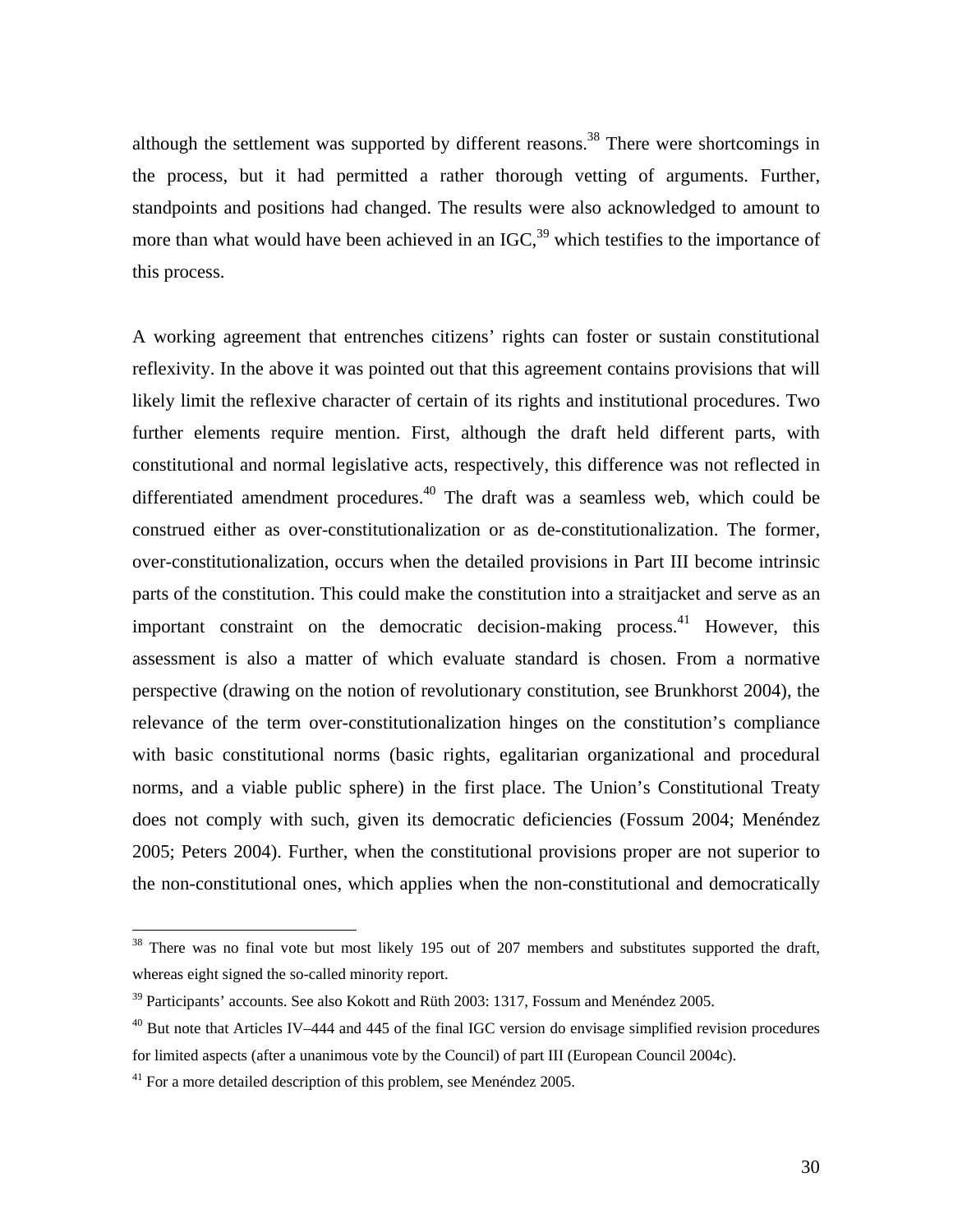deficient provisions in Parts III and IV regulate and determine the operation of the constitutional provisions in Parts I and II, then, from a normative perspective we may talk not of over-constitutionalization but of de-constitutionalization. Whichever reading is most relevant, either way, the problem would be exacerbated by a second element, the retention of national veto in amendment. In a Union of twenty-five this would likely mean a high threshold against further constitutional changes. This combination (draft as seamless web with high thresholds) could render the entire structure – constitutional and nonconstitutional provisions alike – highly resilient to change, with negative effects on reflexivity.

## **Conclusion**

This paper has assessed the question of the EU's legitimacy with particular attention to the Convention. It has shown that the Convention took on the role not only of staging a constitutional discussion, but also took this process further and came up with a Draft Constitutional Treaty. This exercise has moved the Union closer to the fourth strategy. The Convention was able to tap the virtues of democratic deliberation to an unprecedented degree in EU constitution-making, and the draft also moved the process of constitutionalization forwards, as it holds numerous provisions that will strengthen the EU's democratic quality.

The Convention adopted an 'as if' it were a constitution-making body approach, as it had not been authorized to serve as one. It appropriated a democratic mandate, and thus greatly raised the stakes of the undertaking. But this appropriation could not be democratically authorized, as it had to carry out its deliberations under the shadow of the veto in the IGC. A process which the Convention thus sought to stage within the framework of strategy four was reined in and made subject to several of the core constraints inbuilt in strategy two.

This analysis provides us with three more general conclusions pertaining to the EU's legitimacy. First, the EU has adopted an approach to constitution-making that has become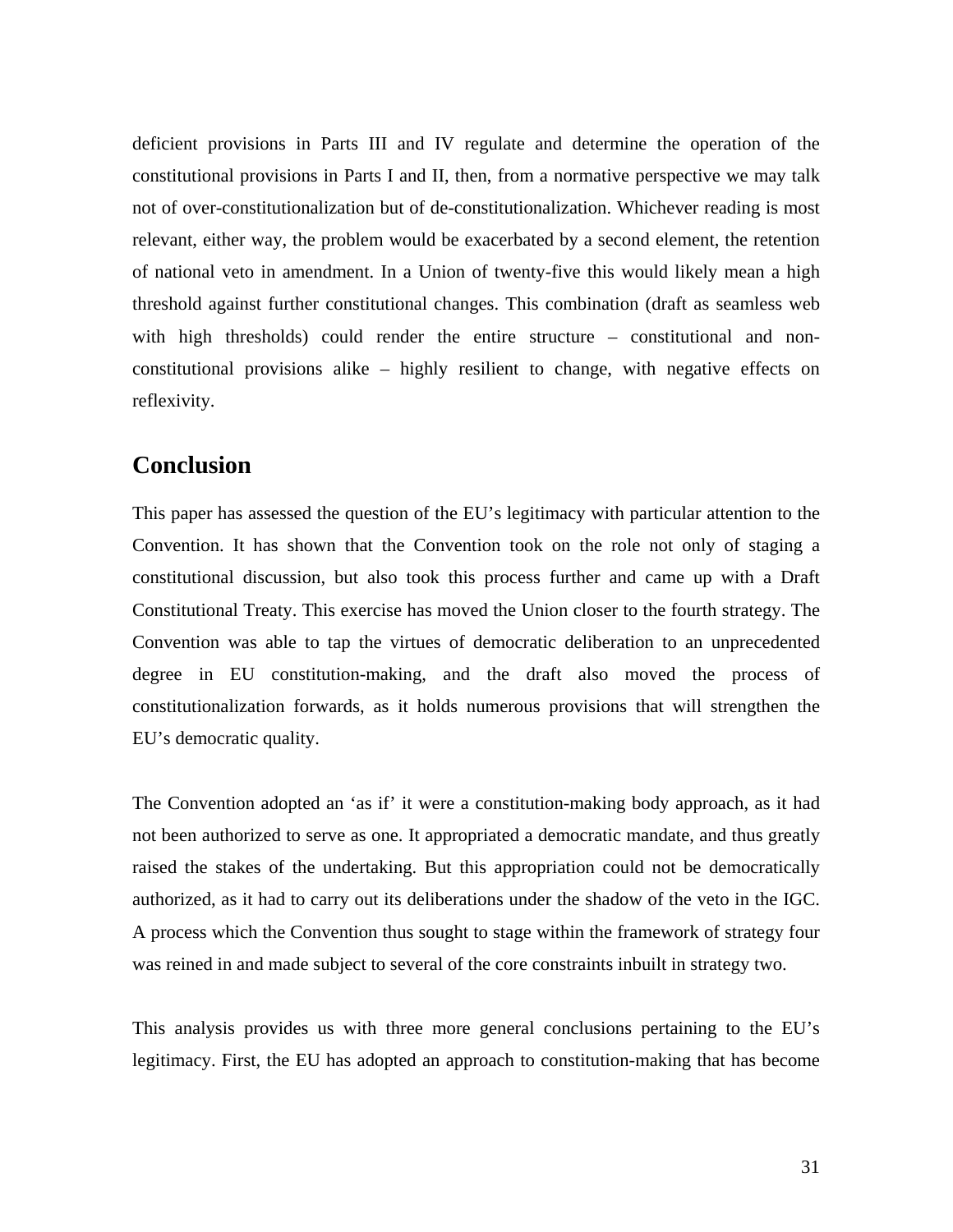increasingly reflexive. The Convention exercise is the most explicit manifestation of this, but closer analysis of previous instances has revealed a certain built-up momentum. The approach adopted has been one of constitution-making as ongoing process. The legitimacy of the process and its products depends on the EU's ability to draw on justified norms and to entrench these in institutional form and practice, with a concomitant strengthening of the conditions that safeguard and promote reflexivity.

Second, this gradualist approach is still embedded in a framework with strong built-in safeguards for member states. These are justified in the need for retention of nationally based democracy (albeit these arrangements offer weak such safeguards in practice).

Third, the results are curious mixtures. On the one hand, in terms of overarching principles, the EU draws on those that mark the *common* constitutional traditions of the member states. But as the Convention exercise showed, although it could draw on justified norms, its work continued the Union's unique blending of creative consolidation of the common constitutional traditions of the member states with the effort to distil out a constitution from the *acquis*, which would highlight the unique features of the Union. The draft's polycephalous character underlines this careful blending.

The Constitutional Treaty can best be seen as a working agreement, which sought to forge a balance between a Europe of states and a Europe of citizens. It has moved closer to citizens' concerns than before, but nevertheless ends up privileging states. Its main shortcoming, however, is its overly high thresholds against change. It risks ossification and could threaten the constitutional reflexivity that has thus far been the hallmark of the Union's emerging post-national constitutionalism. 'Reflexivity constrained' is thus the most appropriate label for this.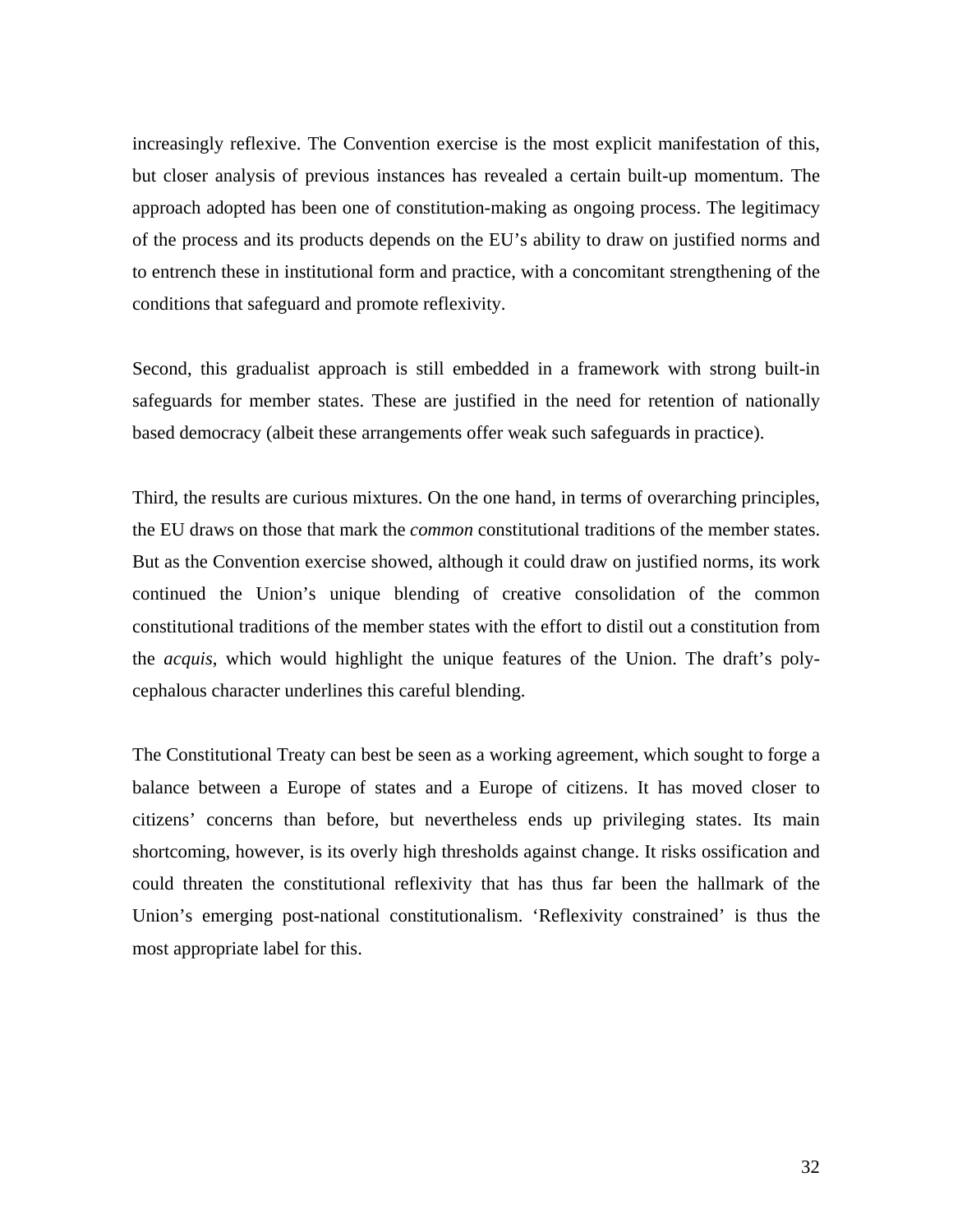## **References**

- Abromeit, H. (1998) *Democracy in Europe: Legitimising politics in a non-state polity*, New York: Berghahn Books.
- Ackerman, B. (1991) *We the People: Foundations*, Cambridge, MA: Harvard University Press.
- (1998) *We the People: Transformations*, Cambridge, MA: Harvard University Press.
- Beach, D. (2003) *Towards a new Method of Constitutional Bargaining?* Online Paper 13/03, London: The Federal Trust. <http://www.fedtrust.co.uk/Media/Beach.pdf>.
- Beetham, D. and Lord, C. (1998) *Legitimacy and the EU,* London: Longman.
- Bohman, J. (2005) 'Reflexive constitution-making and transnational governance', in E. O. Eriksen (ed.) *Making the European Polity: Reflexive integration in the EU*, London: Routledge, forthcoming.
- Brunkhorst, H. (2004) 'A polity without a state? European constitutionalism between evolution and revolution', in E. O. Eriksen, J. E. Fossum and A. J. Menéndez (eds) *Developing a Constitution for Europe*, London: Routledge.
- Charter of Fundamental Rights (2000) *Charter of Fundamental Rights of the European Union.* Official Journal of the European Communities 2000/C 346/01-22.
- Closa, C. (2003) *Improving EU Constitutional Politics? A Preliminary Assessment of the Convention,* ConWEB Paper 1/2003. HTTP: <http://les1.man.ac.uk/conweb/>.
- (2004) 'The Convention method and the transformation of EU constitutional politics', in E. O. Eriksen, J. E. Fossum and A. J. Menéndez (eds) *Developing a Constitution for Europe*, London: Routledge.
- Cohen, J. and Sabel, C. (1997) 'Directly-Deliberative Polyarchy', *European Law Journal,*  3(4): 31–42.
- Convention on the Charter (2000) *Record of the first meeting of the Body to draw up a draft Charter of Fundamental Rights of the European Union (held in Brussels, 17 December 1999)*, CHARTE 4105/00, Brussels, 13 January.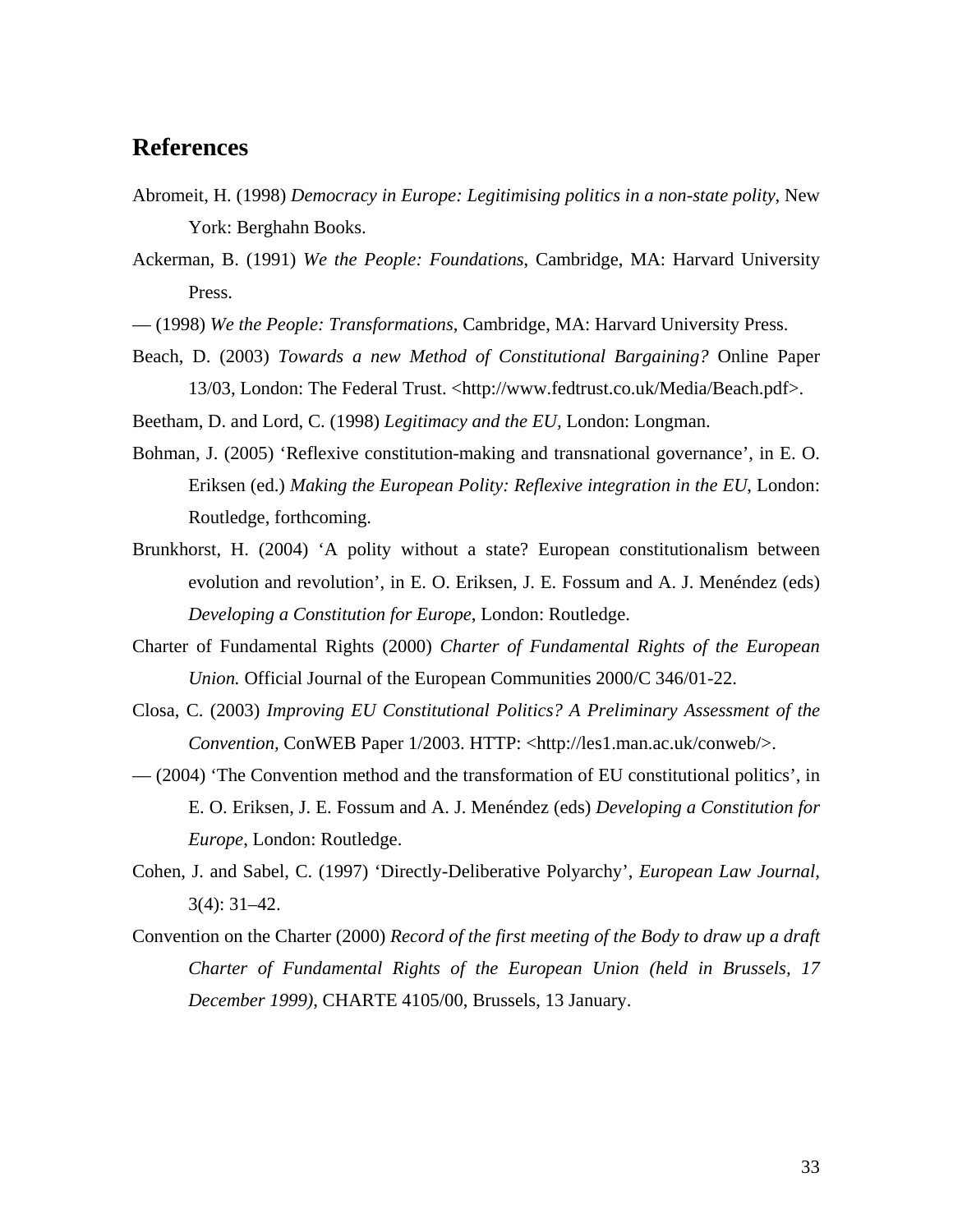- Craig, P. (2003) *What Constitution does Europe Need? The House that Giscard Built: Constitutional Rooms with a View*, Online Paper 26/03, London: The Federal Trust. <http://www.fedtrust.co.uk/uploads/constitution/26\_03.pdf >.
- Curtin, D. (1993) 'The Constitutional Structure of the Union: A Europe of Bits and Pieces', *Common Market Law Review*, 30(1): 17–69.
- Dahl, R. (1999) 'Can International Organizations be Democratic? A skeptic's view', in I. Shapiro and C. Hacker-Cordón (eds) *Democracy's Edges*, Cambridge: Cambridge University Press.
- Elster, J. (1992) 'Arguing and Bargaining in the Federal Convention and the Assemblée Constituante', in R. Malnes and A. Underdal (eds) *Rationality and Institutions,* Oslo: Universitetsforlaget.
- (ed.) (1998) *Deliberative Democracy*, Cambridge: Cambridge University Press.
- Eriksen, E. O. (2003) 'Integration and the Quest for Consensus. On the Micro-foundation of Supranationalism', in E. O. Eriksen, C. Joerges and J. Neyer (eds) *European Governance, Deliberation and the Quest for Democratisation*, ARENA Report 2/03, Oslo: ARENA.
- (2005) 'Reflexive integration in Europe', in E.O. Eriksen (ed.) *Making the European Polity: Reflexive integration in the EU*, London: Routledge, forthcoming.
- Eriksen, E. O. and Fossum, J. E. (eds) (2000) *Democracy in the European Union Integration through Deliberation?*, London: Routledge.
- (2002) 'Democracy through Strong Publics in the European Union?', *Journal of Common Market Studies*, 40(3): 401–24.
- (2004) 'Europe in Search of Legitimacy: Strategies of Legitimation Assessed', *International Political Science Review*, 25(4): 435–59.
- Eriksen, E.O., Fossum, J.E. and Menéndez, A.J. (eds) (2003) *The Chartering of Europe: The Charter of Fundamental Rights and its Constitutional Implications*, Baden-Baden: Nomos.
- European Convention (2002a) SN 1565/02, *Introductory speech by President V. Giscard d'Estaing to the Convention on the Future of Europe,* Brussels, 28 February.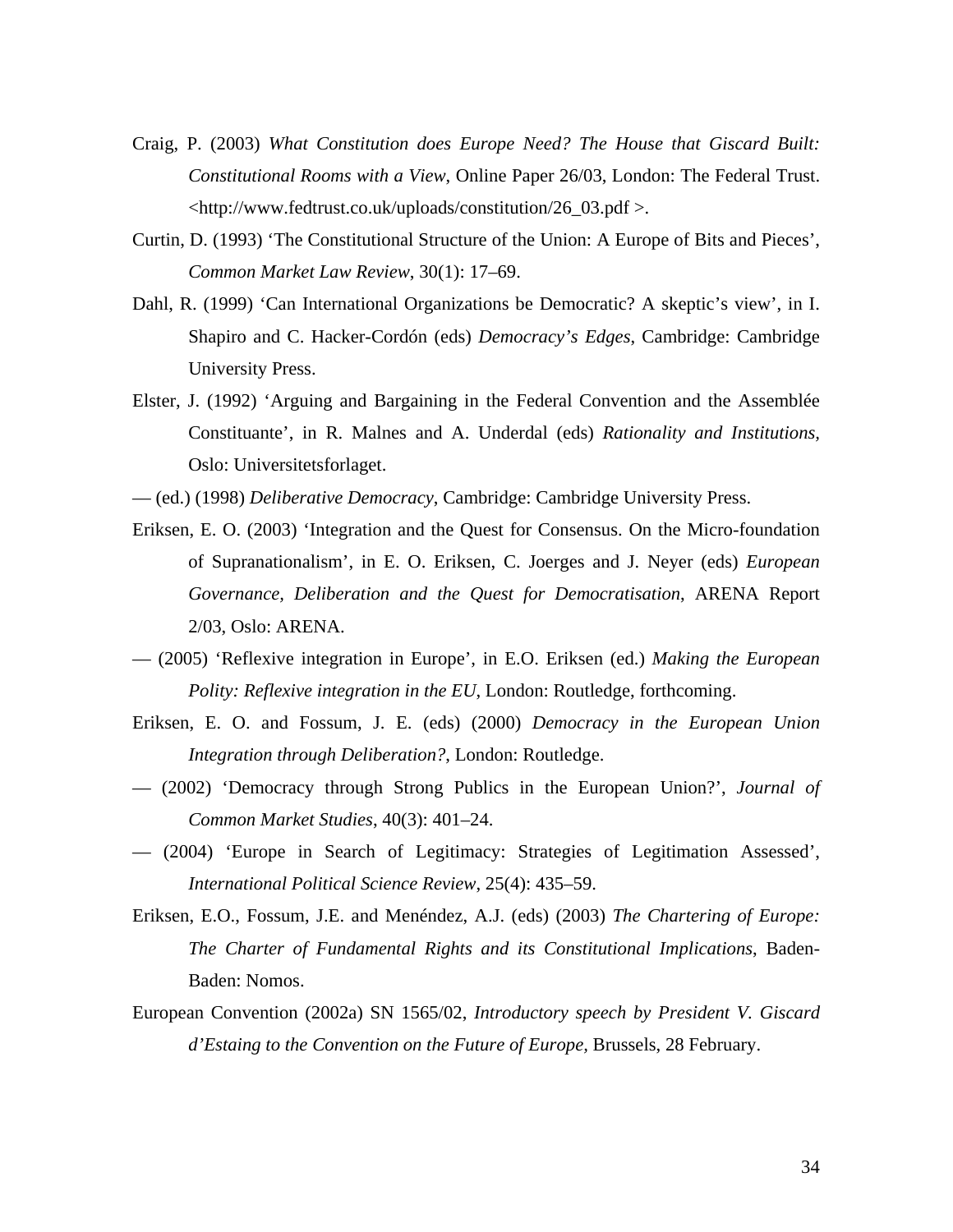- (2002b) CONV 40/02, *Note on the plenary meeting Brussels, 15 and 15 April*, Brussels, 25 April.
- (2002c) CONV 345/02, *Contribution by Mr. P. Hain, member of the Convention Constitutional treaty of the European Union*, Brussels, 15 October.
- (2002d) CONV 354/02, *Final Report of Working Group II*, Brussels, 22 October.
- (2002e) CONV 369/02, *Preliminary draft Constitutional Treaty*, Brussels, 28 October.
- (2003a) CONV 489/03, *Contribution submitted by Mr. Dominique de Villepin and Mr. Joschka Fischer, members of the Convention*, Brussels, 16 January.
- (2003b) CONV 574/1/03 REV1, *Reactions to draft Articles 1 to 16 of the Constitutional Treaty – Analysis*, Brussels, 26 February.
- (2003c) CONV 601/03, *Summary report on the plenary session Brussels 27 and 28 February 2003*, Brussels, 11 March.
- (2003d) CONV 850/03, *Draft Treaty establishing a Constitution for Europe,* Brussels, 18 July.
- European Council (2001) SN 273/01, *Laeken Declaration on the Future of the European Union*, Laeken, 15 December.
- (2003) CIG 50/03, *Draft Treaty establishing a Constitution for Europe (following editorial and legal adjustments by the Working Party of IGC Legal Experts)*, Brussels, 25 November.
- (2004a) CIG 81/04, *Meeting of Heads of State or Government*, Brussels, 16 June.
- (2004b) CIG 85/04, *Meeting of Heads of State or Government*, Brussels, 18 June.
- (2004c) CIG 87/04, *Treaty establishing a Constitution for Europe*, Brussels, 6 August.
- European Parliament, Committee on Constitutional Affairs (2003) PROVISIONAL 2003/0902(CNS) Par 1, *Draft Report on the draft Treaty on the European Constitution and EP opinion on the convocation of the Intergovernmental Conference (IGC)*, Brussels, 5 August.
- Fossum, J. E. (2000) 'Constitution-making in the European Union', in E. O. Eriksen and J. E. Fossum (eds) *Democracy in the European Union: Integration through Deliberation?*, London: Routledge.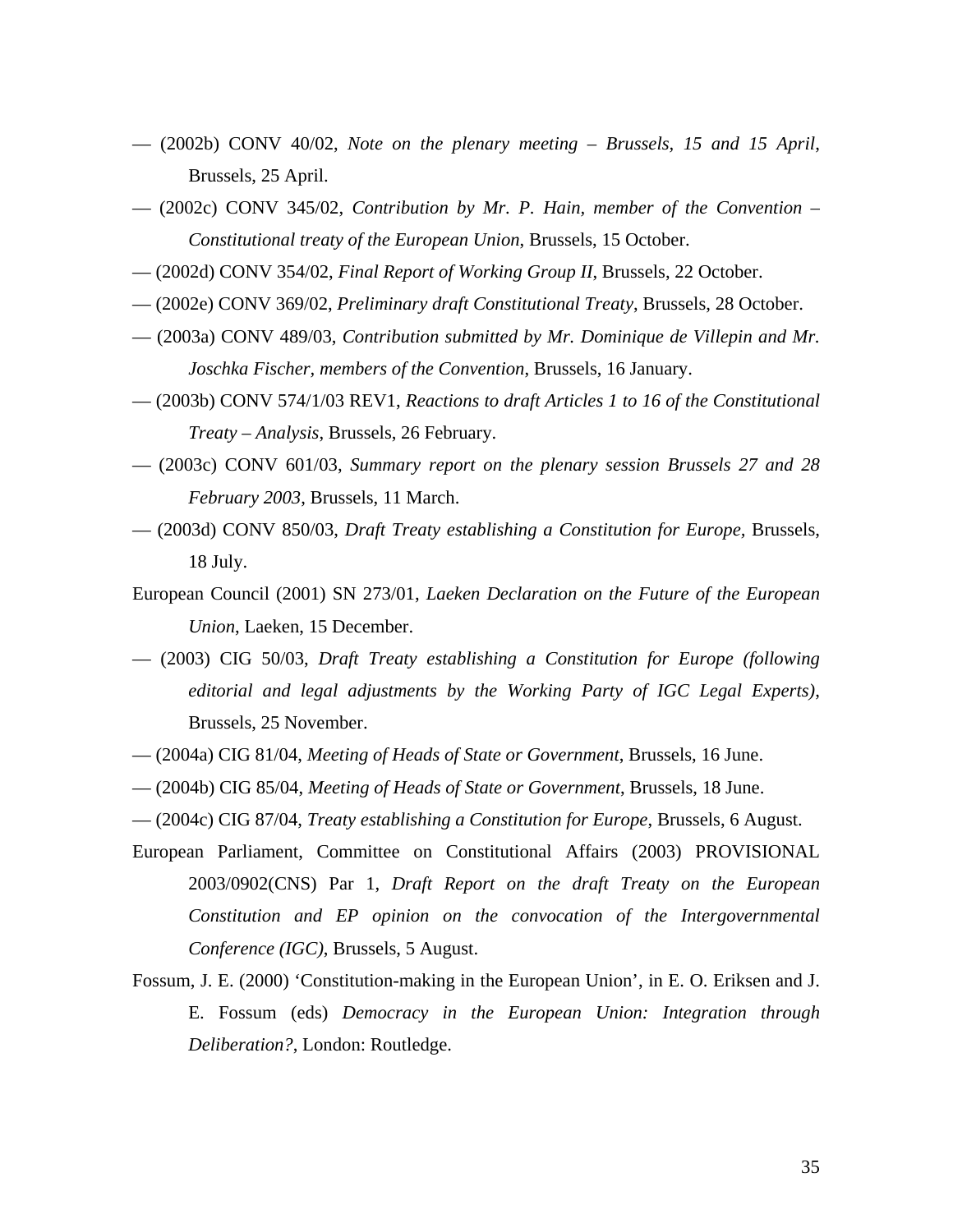- (2003) 'The European Union In Search of an Identity', *European Journal of Political Theory*, 2(3): 319–40.
- (2004) 'Still a Union of Deep Diversity? The Convention and the Constitution for Europe', in E. O. Eriksen, J. E. Fossum and A. J. Menéndez (eds) *Developing a Constitution for Europe*, London: Routledge.
- Fossum, J. E. and Menéndez, A. J. (2005) 'The Constitution's Gift? A deliberative democratic analysis of constitution-making in the European Union', *European Law Journal*, 11(1).
- Fraser, N. (1992) 'Rethinking the public sphere. A contribution to the critique of actually existing democracy', in C. Calhoun (ed.) *Habermas and the Public Sphere*, Cambridge, MA: MIT Press.
- Gerstenberg, O. (1997) 'Law's Polyarchy: A Comment on Cohen and Sabel', *European Law Journal*, 3(4): 343–58.
- Grimm, D. (1995) 'Does Europe Need a Constitution?', *European Law Journal*, 1(3): 282– 302.
- (2004) 'Treaty or Constitution? The legal basis of the European Union after Maastricht', in E. O. Eriksen, J. E. Fossum and A. J. Menéndez (eds) *Developing a Constitution for Europe,* London: Routledge.
- Guéhenno, J.-M. (1996) 'Europas Demokratie erneuern', in W. Weidenfeld (ed.) *Demokratie am Wendepunkt*, Berlin: Siedler.
- Habermas, J. (1994) 'Struggles for Recognition in the Democratic Constitutional State', in A. Gutmann and C. Taylor (eds) *Multiculturalism*, Princeton: Princeton University Press.
- (1996) *Between Facts and Norms. Contributions to a Discourse Theory of Law and Democracy*, Cambridge, MA: MIT Press.
- (1998) *The Inclusion of the Other: Studies in Political Theory*, Cambridge, MA: MIT Press.
- (2001) 'Constitutional Democracy: A Paradoxical Union of Contradictionary Principles', *Political Theory,* 29(6): 766–81.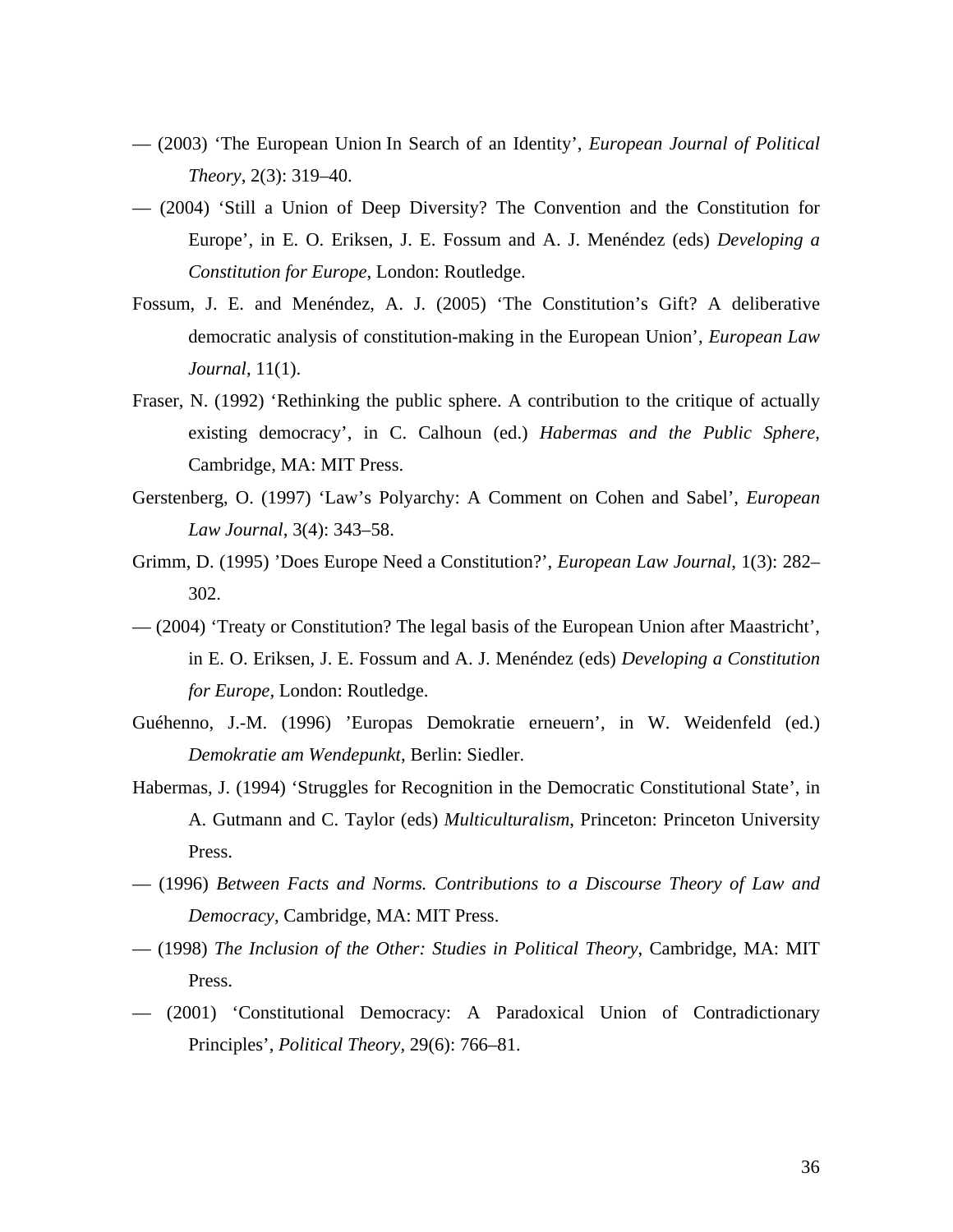- Kokott, J. and Rüth, A. (2003) 'The European Convention and its Draft Treaty Establishing a Constitution for Europe: Appropriate answers to the Laeken question?', *Common Market Law Review*, 40(6): 1315–45.
- Lenaerts, K. and Desomer, M. (2002) 'New Models of Constitution-Making in Europe: The Quest for Legitimacy', *Common Market Law Review*, 39(6): 1217–53.
- Magnette, P. (2004a) 'Deliberation or bargaining? Coping with the constitutional conflicts in the Convention on the Future of Europe', in E. O. Eriksen, J. E. Fossum and A. J. Menéndez (eds) *Developing a Constitution for Europe.* London: Routledge.
- (2004b) 'When Does Deliberation Matter? Constitutional Rhetoric in the Convention on the Future of Europe', in C. Closa and J. E. Fossum (eds) *Deliberative Constitutional Politics in the EU*, ARENA Report 5/04, Oslo: ARENA.
- Majone, G. (1996) *Regulating Europe*, London: Routledge.
- (1998) 'Europe's "Democratic Deficit": The Question of Standards', *European Law Journal* 4(1): 5–28.
- Maurer, A. (2003) 'Schliesst sich der Kreis? Der Konvent, nationale Vorbehalte und die Regierungskonferenz. Teil II – Datenbasis und Detailanalyse', CONVEU-30 Working Paper, Berlin: SWP.
- Menéndez, A. J. (2005) 'Between Laeken and the deep blue sea: An assessment of the Draft Constitutional Treaty from a deliberative-democratic standpoint', *European Public Law*, 11(1).
- Mestmäcker, E.-J. (1994) 'On the Legitimacy of European law', *RabelsZ*, 58: 615–36.
- Moravcsik, A. (1991) 'Negotiating the Single European Act: national interests and conventional statecraft in the European Community', *International Organisation,* 45(1): 19–56.
- (1998) *The Choice for Europe. Social purpose and state power from Messina to Maastricht*, London: UCL Press.
- Offe, C. (1998) '"Homogeneity" and Constitutional Democracy: Coping with Identity Conflicts through Group Rights', *Journal of Political Philosophy* 6(2): 113–41.
- Peters, A. (2004) 'European democracy after the 2003 Convention', *Common Market Law Review*, 41(1): 37–85.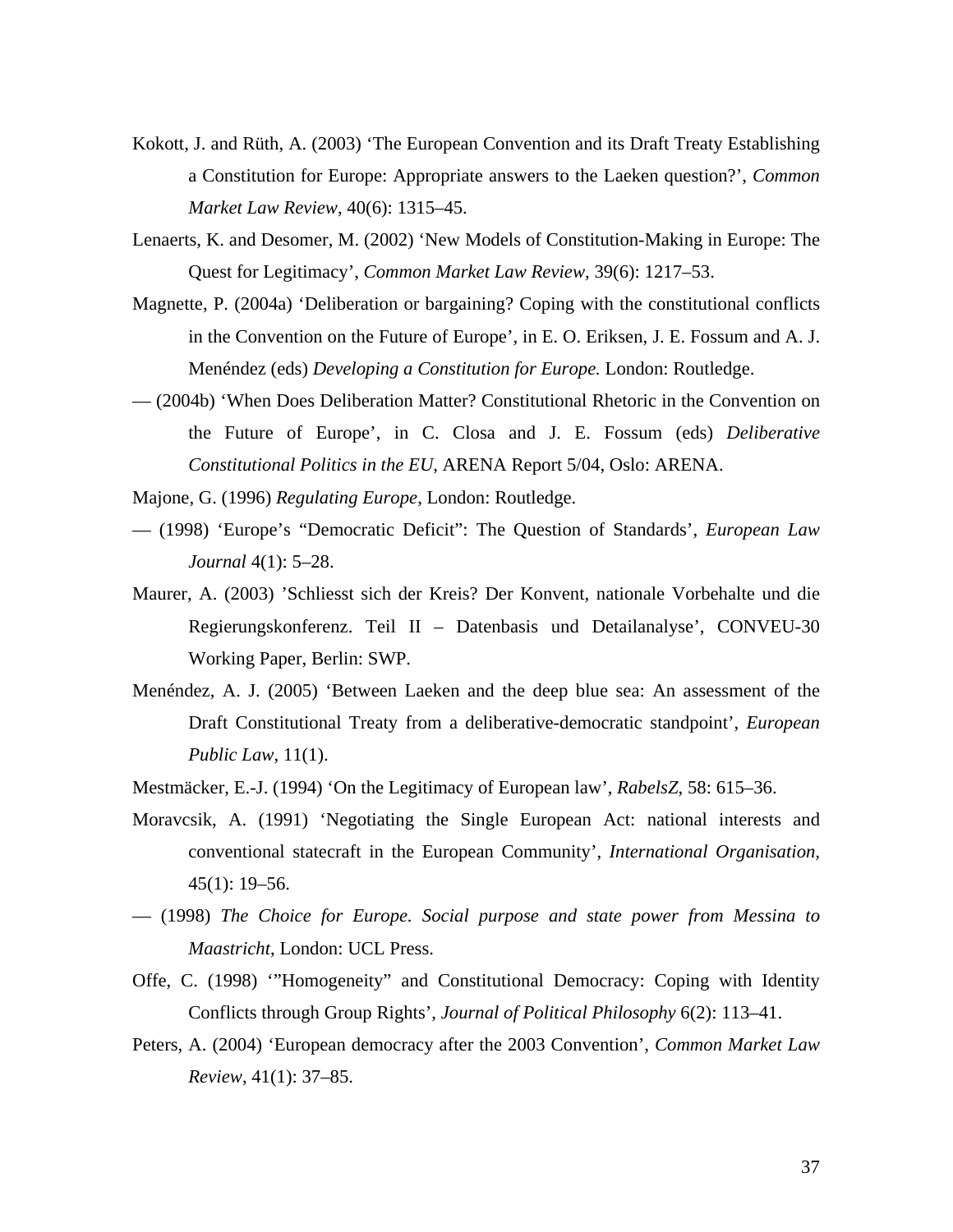- Peters, B. (2005) 'Public discourse, identity, and the problem of democratic legitimacy', in E. O. Eriksen (ed.) *Making the European Polity: Reflexive integration in the EU*, London: Routledge, forthcoming.
- Petersson, O., Mørth, U., Olsen, J. P., and Tallberg, J. (2003) *Demokrati i EU Demokratirådets rapport 2003,* Stockholm: SNS.
- Scharpf, F. W. (1999) *Governing in Europe: Effective and Democratic?*, Oxford: Oxford University Press.
- Schmalz-Bruns, R. (2005) 'On the political theory of the Euro-polity', in E. O. Eriksen (ed.) *Making the European Polity: Reflexive integration in the EU*, London: Routledge, forthcoming.
- Schönlau, J. (2004) 'Time Was of the Essence: Timing and Framing Europe's Constitutional Convention', in C. Closa and J. E. Fossum (eds) *Deliberative Constitutional Politics in the EU*, ARENA Report 5/04, Oslo: ARENA.
- Shaw, J. (2003) 'Process, Responsibility and Inclusion in EU Constitutionalism', *European Law Journal*, 9(1): 45–68.
- Sjursen, H. (2002) 'Why expand? The question of Legitimacy and Justification in the EU's Enlargement Policy', *Journal of Common Market Studies* 40(3): 491–513.
- Taylor, C. (1985) *Human Agency and Language*, Cambridge: Cambridge University Press.
- Wallace, H. (1993) 'Deepening and Widening: Problems of Legitimacy for the EC', in S. Garcia (ed.) *European Identity and the Search for Legitimacy*, London: Pinter.
- Weiler, J. H. H. (1995) 'Does Europe Need a Constitution? Reflections on Demos, Telos and the German Maastricht Decision', *European Law Journal*, 1(3): 219–58.
- (1999) *The Constitution of Europe: "Do the new clothes have an emperor?" and other essays on European integration*, Cambridge: Cambridge University Press.
- (2001a) 'European Democracy and the Principle of toleration: The Soul of Europe', in F. Cerutti and E. Rudolph (eds) *A Soul for Europe, Vol. 1*, Leuven: Peeters.
- (2001b) 'Federalism without Constitutionalism: Europe's Sonderweg', in K. Nicolaidis and R. Howse (eds) *The Federal Vision*, Oxford: Oxford University Press.
- (2002) 'A Constitution for Europe? Some Hard Choices', *Journal of Common Market Studies*, 40(4): 563–80.